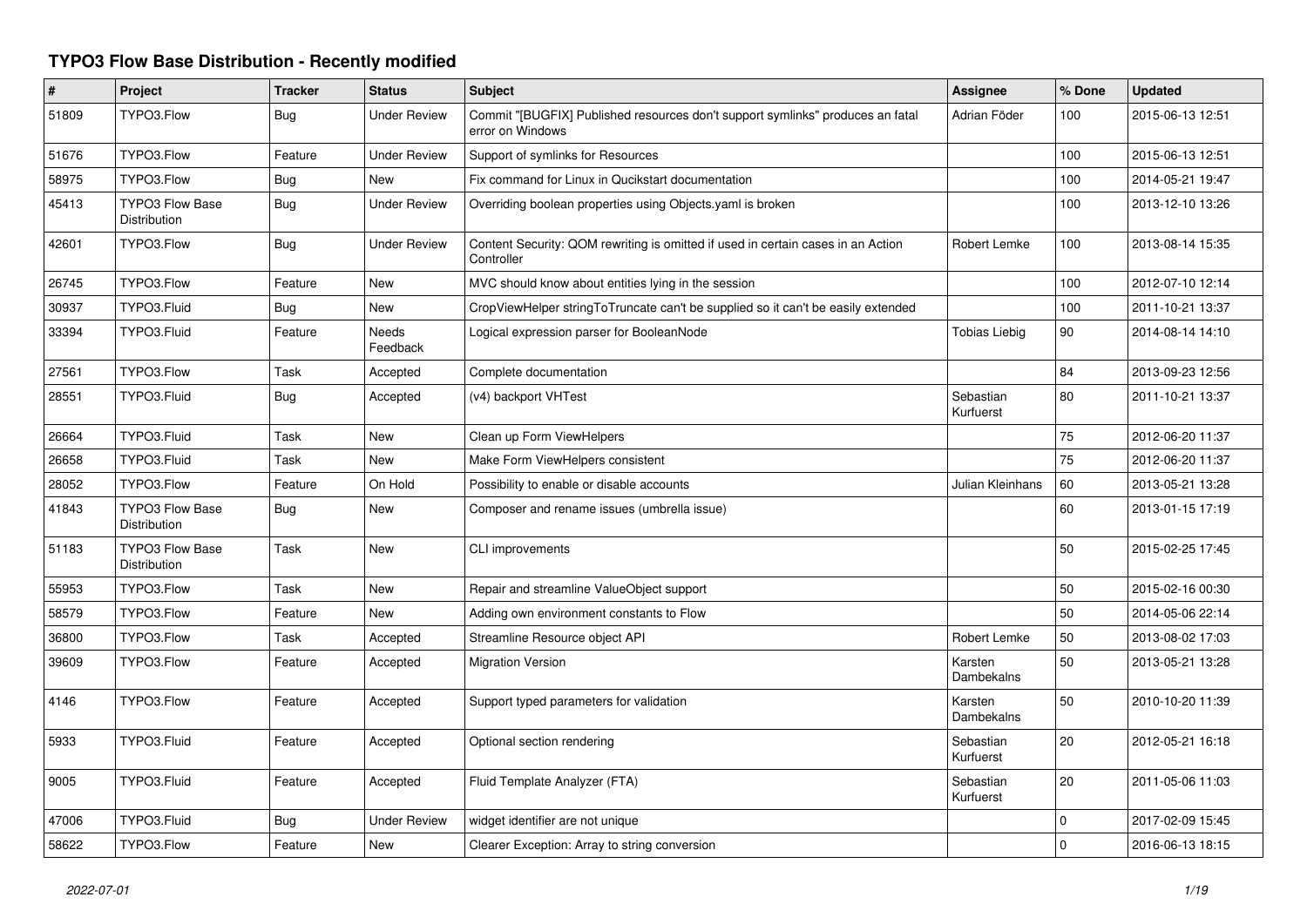| $\vert$ # | Project                                | <b>Tracker</b> | <b>Status</b>       | Subject                                                                                                   | <b>Assignee</b>       | % Done              | <b>Updated</b>   |
|-----------|----------------------------------------|----------------|---------------------|-----------------------------------------------------------------------------------------------------------|-----------------------|---------------------|------------------|
| 33215     | TYPO3.Fluid                            | Feature        | New                 | RFC: Dynamic values in ObjectAccess paths                                                                 |                       | $\mathbf 0$         | 2016-04-15 09:26 |
| 52536     | TYPO3.Fluid                            | <b>Bug</b>     | <b>Under Review</b> | Errorclass not set if no property-attribute set                                                           |                       | $\Omega$            | 2016-01-06 10:02 |
| 55306     | TYPO3.Flow                             | <b>Bug</b>     | <b>Under Review</b> | Filenames should not exceed 255 characters                                                                | Christian Müller      | l 0                 | 2015-10-04 21:35 |
| 54181     | TYPO3.Flow                             | Bug            | New                 | Use date_default_timezone_get() instead of ini_get('date.timezone')                                       |                       | $\mathbf 0$         | 2015-06-01 18:54 |
| 59672     | TYPO3.Flow                             | Feature        | <b>Under Review</b> | Add support for Doctrine 2.5 embeddables                                                                  | Alexander Berl        | $\mathbf 0$         | 2015-04-08 17:42 |
| 65684     | TYPO3.Flow                             | Bug            | New                 | Could not acquire lock for ClassLoader cache creation                                                     | Sebastian Heuer       | $\mathbf 0$         | 2015-03-12 15:07 |
| 65424     | TYPO3.Fluid                            | Bug            | <b>Under Review</b> | SelectViewHelper must respect option(Value Label)Field for arrays                                         |                       | $\mathbf 0$         | 2015-02-28 22:23 |
| 42520     | TYPO3.Flow                             | Bug            | New                 | Cache must be flushed globally for package state changes                                                  |                       | $\mathbf 0$         | 2015-02-25 17:45 |
| 56856     | TYPO3.Flow                             | Bug            | <b>Under Review</b> | Fix StandardView Template                                                                                 |                       | $\mathbf 0$         | 2015-02-25 11:25 |
| 51763     | TYPO3.Flow                             | <b>Bug</b>     | <b>New</b>          | HttpRequest always returns content of the current request                                                 |                       | $\mathbf 0$         | 2015-02-20 12:53 |
| 56601     | TYPO3.Flow                             | Bug            | <b>Under Review</b> | PersistenceManager wrong handling of ORM\ld                                                               |                       | $\mathbf 0$         | 2015-02-16 17:56 |
| 48596     | TYPO3.Flow                             | Bug            | <b>Under Review</b> | Ignored Tags configuration should be easier to configure from packages                                    | Alexander Berl        | $\mathbf 0$         | 2015-02-14 13:00 |
| 47191     | TYPO3.Flow                             | Feature        | <b>Under Review</b> | Make (property) Validators aware of parent class and the property they belong to                          |                       | $\mathbf 0$         | 2015-02-13 18:25 |
| 64342     | <b>TYPO3 Flow Base</b><br>Distribution | Bug            | New                 | ResourceManager->deleteResource() leaves database entry                                                   |                       | $\Omega$            | 2015-02-12 21:51 |
| 54046     | TYPO3.Flow                             | Bug            | New                 | Removal of ValueObjects from a ManyToMany relationship is not possible                                    |                       | $\mathbf 0$         | 2015-02-05 11:01 |
| 55954     | TYPO3.Flow                             | Bug            | <b>New</b>          | Associations to ValueObjects should not be cascade all'd                                                  |                       | $\mathbf 0$         | 2015-02-05 11:00 |
| 64842     | TYPO3.Flow                             | Feature        | <b>New</b>          | Validation of Property should also happen before Property Mapping.                                        |                       | $\mathbf 0$         | 2015-02-04 10:35 |
| 46257     | TYPO3.Fluid                            | Feature        | <b>Under Review</b> | Add escape sequence support for Fluid                                                                     |                       | $\mathbf 0$         | 2015-01-26 09:00 |
| 3153      | TYPO3.Flow                             | Feature        | <b>New</b>          | Support of action based filter rules defined by annotation.                                               |                       | $\mathbf 0$         | 2015-01-25 18:23 |
| 59858     | TYPO3.Kickstart                        | Bug            | New                 | Property <path>\CoffeeBean::\$Persistence_Object_Identifier does not exist</path>                         |                       | $\mathbf 0$         | 2015-01-13 12:20 |
| 43082     | TYPO3.Flow                             | Feature        | Needs<br>Feedback   | Add CLI support for scaffolding models, views, controller                                                 |                       | $\Omega$            | 2015-01-05 11:39 |
| 47073     | TYPO3.Flow                             | Bug            | <b>New</b>          | Cookie causes Error after Update                                                                          |                       | $\mathbf 0$         | 2014-12-16 11:59 |
| 54037     | TYPO3.Flow                             | Feature        | <b>Under Review</b> | JsonView accepts encoding options                                                                         |                       | $\mathbf 0$         | 2014-12-14 11:46 |
| 59366     | TYPO3.Flow                             | <b>Bug</b>     | <b>Under Review</b> | fix* lifecycle callbacks should not be registered for unproxied entities                                  |                       | $\mathbf 0$         | 2014-11-27 09:41 |
| 59442     | TYPO3.Flow                             | Bug            | <b>Under Review</b> | Composite primary keys including foreign entity don't work                                                |                       | $\mathbf 0$         | 2014-11-27 09:34 |
| 43424     | TYPO3.Kickstart                        | Feature        | <b>Under Review</b> | Support subpackage when kickstarting model & repository                                                   | Karsten<br>Dambekalns | $\Omega$            | 2014-11-20 22:35 |
| 38004     | TYPO3.Flow                             | <b>Bug</b>     | Accepted            | Missing CheatSheet folder for Getting Started manual                                                      | Karsten<br>Dambekalns | $\mathbf 0$         | 2014-11-07 10:58 |
| 62740     | TYPO3.Flow                             | Bug            | New                 | Add check on literal in TypeHandlingUtility::isCollectionType                                             |                       | $\mathbf 0$         | 2014-11-06 20:06 |
| 37405     | TYPO3.Flow                             | Feature        | <b>Under Review</b> | When changing a property wich is used in routing the Link-VH should direkt to the<br>new properties value |                       | $\mathbf 0$         | 2014-11-02 18:25 |
| 62346     | TYPO3.Fluid                            | Feature        | New                 | f:comment should have high precende                                                                       |                       | $\mathsf{O}\xspace$ | 2014-10-20 11:33 |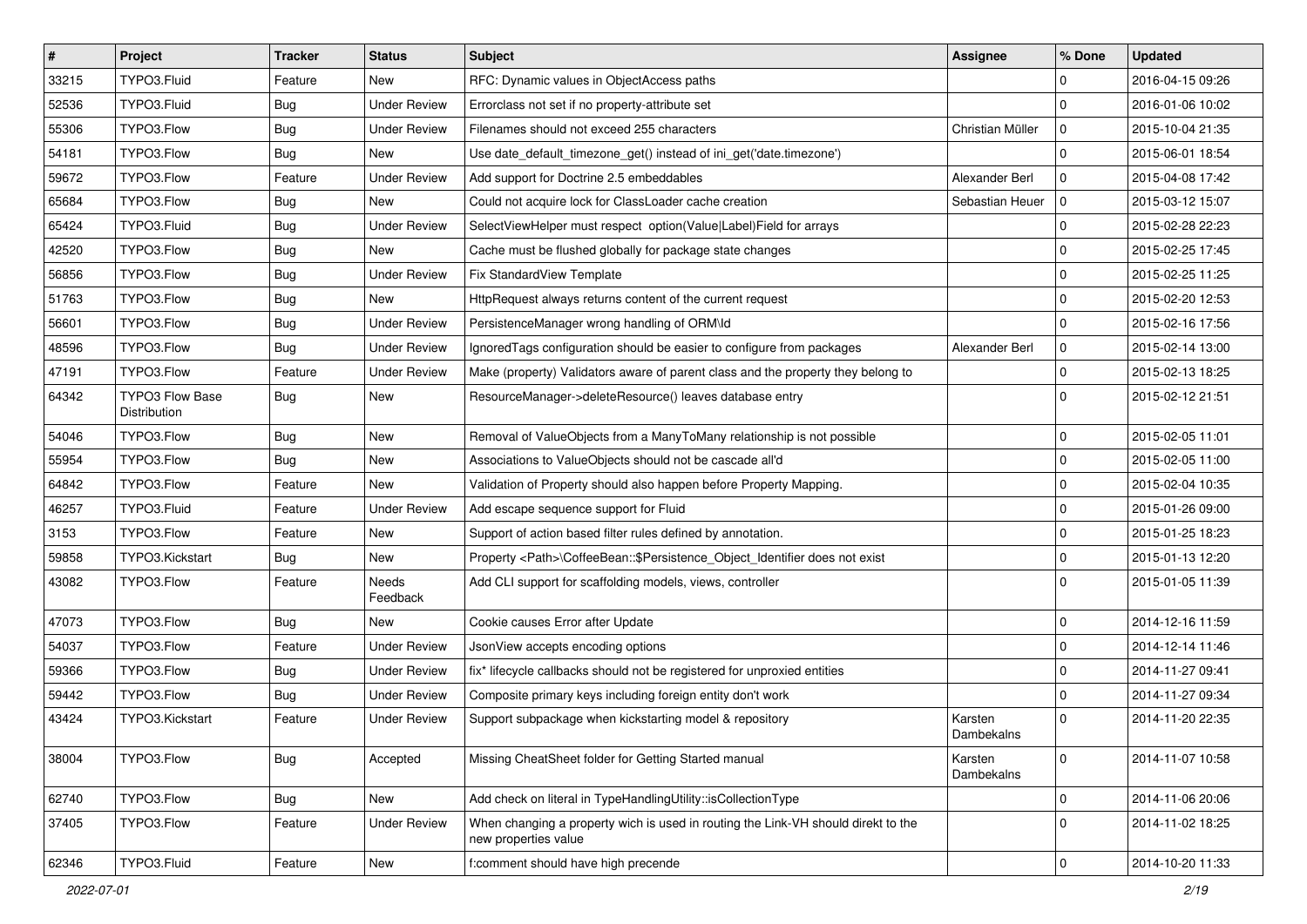| #     | Project                         | <b>Tracker</b> | <b>Status</b>       | <b>Subject</b>                                                                               | <b>Assignee</b>              | % Done      | <b>Updated</b>   |
|-------|---------------------------------|----------------|---------------------|----------------------------------------------------------------------------------------------|------------------------------|-------------|------------------|
| 62292 | TYPO3.Flow                      | Major Feature  | <b>New</b>          | Support for entity translation                                                               |                              | 0           | 2014-10-17 03:18 |
| 62009 | TYPO3.Flow                      | Bug            | New                 | Rewrite URI Filename could be empty                                                          |                              | 0           | 2014-10-07 11:03 |
| 40418 | TYPO3.Flow                      | Feature        | Needs<br>Feedback   | Add an option to flow3:cache: flush thats keeps user sessions active                         |                              | $\Omega$    | 2014-10-03 20:17 |
| 49011 | TYPO3.Flow                      | Bug            | <b>Under Review</b> | Support executing TYPO3.Flow inside a PHAR                                                   |                              | $\mathbf 0$ | 2014-10-03 15:21 |
| 30933 | TYPO3.Flow                      | Feature        | Needs<br>Feedback   | Check for unique constraints on add()                                                        | Karsten<br>Dambekalns        | 0           | 2014-10-01 12:36 |
| 46063 | TYPO3.Flow                      | Feature        | New                 | Implement username password provider with "remember me" persistent cookie                    | Christopher<br><b>Hlubek</b> | $\mathbf 0$ | 2014-09-23 00:26 |
| 44684 | TYPO3 Flow Base<br>Distribution | Bug            | New                 | Authorization header redirect in .htaccess strips the Basic-prefix                           |                              | $\Omega$    | 2014-09-16 23:41 |
| 55793 | TYPO3.Flow                      | Feature        | <b>Under Review</b> | Add Support for groupBy                                                                      | Kerstin<br>Huppenbauer       | $\Omega$    | 2014-09-02 09:38 |
| 50888 | TYPO3.Fluid                     | <b>Bug</b>     | <b>Under Review</b> | WSOD by changing name of section and if Fluid caches are generated                           |                              | $\mathbf 0$ | 2014-08-26 15:52 |
| 61043 | TYPO3.Flow                      | Task           | New                 | Rename ClassSchema to ModelSchema                                                            |                              | $\mathbf 0$ | 2014-08-18 23:20 |
| 60856 | TYPO3.Fluid                     | Bug            | New                 | Target attribute not supported by the form viewhelper                                        |                              | 0           | 2014-08-08 13:14 |
| 52640 | TYPO3.Fluid                     | Feature        | <b>Under Review</b> | Create an UnlessViewHelper as opposite to the IfViewHelper                                   | <b>Marc Neuhaus</b>          | $\mathbf 0$ | 2014-08-01 09:02 |
| 44234 | TYPO3.Fluid                     | <b>Bug</b>     | <b>Under Review</b> | selectViewHelper's sorting does not respect locale collation                                 |                              | 0           | 2014-07-31 17:15 |
| 60271 | TYPO3.Fluid                     | Feature        | New                 | Paginate viewhelper, should also support arrays                                              |                              | $\mathbf 0$ | 2014-07-11 13:19 |
| 60181 | TYPO3.Fluid                     | Feature        | New                 | Caching mechanism for Fluid Views/Templates                                                  |                              | $\mathbf 0$ | 2014-07-08 13:18 |
| 60095 | TYPO3.Flow                      | Feature        | <b>Under Review</b> | LockManager's LockHoldingStackPage should be configurable                                    |                              | $\mathbf 0$ | 2014-07-07 11:15 |
| 60003 | TYPO3.Fluid                     | Feature        | New                 | Add required-Attribute to f:form.password                                                    |                              | $\mathbf 0$ | 2014-06-30 16:53 |
| 59878 | TYPO3.Flow                      | <b>Bug</b>     | <b>New</b>          | TYPO3\Flow\Core\Booting\Exception\SubProcessException thrown in file Scripts.php             |                              | $\mathbf 0$ | 2014-06-25 15:29 |
| 58996 | TYPO3.Flow                      | Bug            | New                 | ResourceManager adding to persistence                                                        |                              | $\Omega$    | 2014-06-25 14:38 |
| 59747 | TYPO3.Flow                      | Bug            | New                 | TYPO3\Flow\Error\Exception thrown in file ErrorHandler.php                                   |                              | $\Omega$    | 2014-06-20 21:28 |
| 8923  | TYPO3.Flow                      | Task           | <b>Under Review</b> | Provide a Nginx Server Configuration for FLOW3                                               | Christian Müller             | 0           | 2014-06-19 16:34 |
| 59057 | TYPO3.Fluid                     | Bug            | <b>Under Review</b> | Hidden empty value fields shoud be disabled when related field is disabled                   | Bastian Waidelich   0        |             | 2014-06-18 17:23 |
| 53806 | TYPO3.Fluid                     | Bug            | <b>Under Review</b> | Paginate widget maximumNumberOfLinks rendering wrong number of links                         | Bastian Waidelich   0        |             | 2014-06-18 12:13 |
| 48532 | TYPO3.Flow                      | <b>Bug</b>     | <b>Under Review</b> | JsonView Configuration behaves differently for arrays and objects                            | Alexander Berl               | 0           | 2014-06-11 15:53 |
| 59023 | TYPO3.Flow                      | <b>Bug</b>     | New                 | BooleanConverter should not convert empty values to boolean                                  |                              | 0           | 2014-06-10 14:04 |
| 59357 | TYPO3.Flow                      | <b>Bug</b>     | New                 | Using the PackageManager directly instead of the Interface results in unexpected<br>behavior |                              | $\Omega$    | 2014-06-05 14:34 |
| 58862 | TYPO3.Fluid                     | <b>Bug</b>     | Needs<br>Feedback   | FormViewHelper doesn't accept NULL as value for \$arguments                                  | Bastian Waidelich   0        |             | 2014-06-04 12:49 |
| 59322 | TYPO3.Flow                      | <b>Bug</b>     | New                 | Mssing field exception should show missing migrations as well                                |                              | 0           | 2014-06-04 06:47 |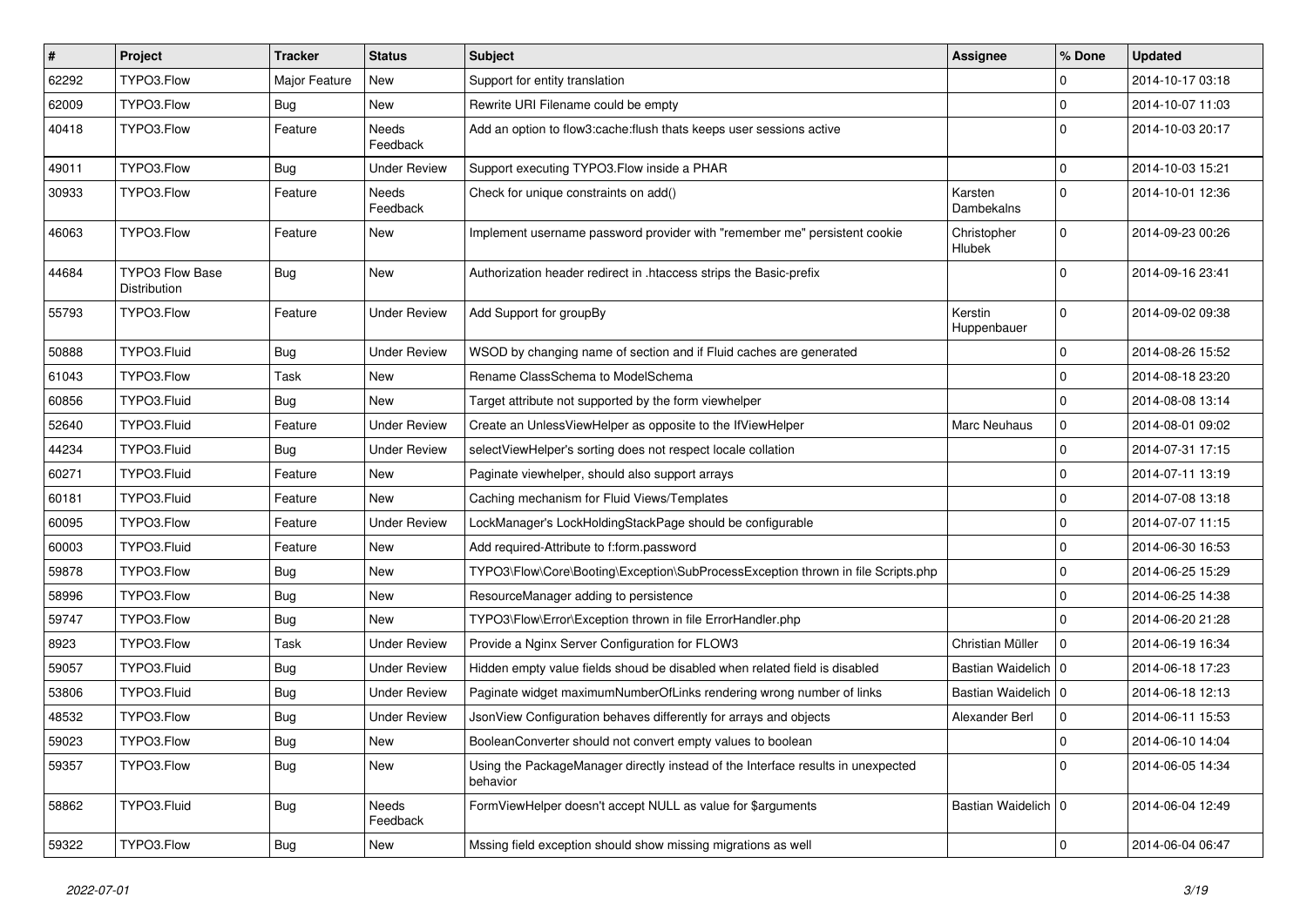| #     | Project                                | <b>Tracker</b> | <b>Status</b>            | <b>Subject</b>                                                                                        | Assignee              | % Done       | <b>Updated</b>   |
|-------|----------------------------------------|----------------|--------------------------|-------------------------------------------------------------------------------------------------------|-----------------------|--------------|------------------|
| 59244 | TYPO3.Flow                             | Feature        | <b>New</b>               | Message or Container needs context                                                                    |                       | 0            | 2014-05-31 11:47 |
| 59140 | TYPO3.Flow                             | Bug            | <b>New</b>               | TYPO3\Flow\Error\Exception thrown in file ErrorHandler.php                                            |                       | 0            | 2014-05-27 15:51 |
| 38980 | TYPO3.Flow                             | Bug            | New                      | ActionController: behavior of required arguments is not consistent                                    |                       | $\Omega$     | 2014-05-27 14:14 |
| 58494 | TYPO3.Flow                             | Bug            | <b>Needs</b><br>Feedback | Inifinite redirects if index.php presents in URI                                                      | Bastian Waidelich   0 |              | 2014-05-25 11:29 |
| 59084 | TYPO3.Flow                             | Bug            | New                      | if 403 Exception show reason                                                                          |                       | 0            | 2014-05-24 18:20 |
| 58193 | TYPO3.Flow                             | Bug            | <b>Under Review</b>      | Forward-port changelogs to master branch                                                              | Karsten<br>Dambekalns | $\Omega$     | 2014-05-23 18:11 |
| 59049 | TYPO3.Flow                             | Bug            | <b>New</b>               | TYPO3\Flow\Error\Exception thrown in file ErrorHandler.php                                            |                       | $\mathbf 0$  | 2014-05-22 23:34 |
| 59019 | <b>TYPO3 Flow Base</b><br>Distribution | Suggestion     | New                      | Add marker for lazyloaded properties to \TYPO3\Flow\var_dump                                          |                       | $\Omega$     | 2014-05-22 10:15 |
| 58983 | TYPO3.Fluid                            | Bug            | New                      | format.date does not respect linebreaks and throws exception                                          |                       | $\mathbf 0$  | 2014-05-21 10:00 |
| 58976 | <b>TYPO3 Flow Base</b><br>Distribution | Bug            | <b>New</b>               | debug_backtrace                                                                                       |                       | $\Omega$     | 2014-05-21 01:07 |
| 53177 | TYPO3.Flow                             | Feature        | <b>New</b>               | entity resource policy value support for `this`                                                       |                       | $\mathbf 0$  | 2014-05-20 09:22 |
| 58921 | TYPO3.Fluid                            | Bug            | New                      | f:form.* VHs crash if NOT inside f:form but followed by f:form                                        |                       | $\mathbf 0$  | 2014-05-19 15:29 |
| 58927 | TYPO3.Flow                             | Bug            | New                      | Overlapping ressouce definitions in Policy.yaml resolved incorrectly                                  |                       | $\mathbf 0$  | 2014-05-19 15:19 |
| 58894 | TYPO3.Flow                             | Bug            | <b>New</b>               | MySQL max key length exceeded during Neos setup                                                       |                       | 0            | 2014-05-17 22:37 |
| 58852 | TYPO3.Flow                             | Bug            | New                      | TYPO3\Flow\Security\Exception\AccessDeniedException should clarify which action<br>fails to execute   |                       | $\Omega$     | 2014-05-16 09:36 |
| 44891 | TYPO3.Flow                             | Feature        | <b>New</b>               | Routes should be able to enforce http/https protocol                                                  |                       | $\mathbf 0$  | 2014-05-14 19:55 |
| 58744 | TYPO3.Flow                             | Bug            | New                      | Can not split configuration in settings.yaml                                                          |                       | $\Omega$     | 2014-05-14 12:06 |
| 58773 | TYPO3.Flow                             | <b>Bug</b>     | Accepted                 | Improve NoMatchingRouteException                                                                      | Bastian Waidelich   0 |              | 2014-05-13 15:59 |
| 58408 | TYPO3.Flow                             | Task           | New                      | Disable manualy persisting                                                                            |                       | $\Omega$     | 2014-05-02 10:58 |
| 57450 | TYPO3.Flow                             | Bug            | New                      | International E-Mail addresses (umlauts, etc.) are not validated correctly                            |                       | $\mathbf 0$  | 2014-04-30 14:58 |
| 58184 | TYPO3.Flow                             | Major Feature  | New                      | HTTP request argument building for different use cases                                                |                       | 0            | 2014-04-25 11:30 |
| 58153 | TYPO3.Flow                             | Bug            | New                      | Session - Scope, Property with interface annotation fails at wakeup                                   |                       | $\mathbf 0$  | 2014-04-24 12:46 |
| 33055 | TYPO3.Flow                             | Bug            | <b>New</b>               | AccessDeniedException instead of WebRedirect                                                          |                       | $\mathbf 0$  | 2014-04-17 15:54 |
| 57972 | TYPO3.Flow                             | Bug            | New                      | Missing @ManyToOne in example for resource                                                            |                       | 0            | 2014-04-16 06:32 |
| 55870 | TYPO3.Flow                             | Feature        | New                      | Enhance f:form.textfield or add a f:form.datefield VH with enhanced validation and<br>propertymapping | Christian Müller      |              | 2014-04-15 12:32 |
| 33937 | TYPO3.Flow                             | Feature        | Accepted                 | Convenience method to resolve public "resource://" paths                                              | Karsten<br>Dambekalns | $\mathbf 0$  | 2014-04-15 11:40 |
| 57885 | TYPO3.Fluid                            | <b>Bug</b>     | New                      | Inputs are cleared from a second form if the first form produced a vallidation error                  |                       | $\mathsf{O}$ | 2014-04-14 00:00 |
| 51239 | TYPO3.Fluid                            | <b>Bug</b>     | <b>Under Review</b>      | AbstractViewHelper use incorrect method signature for "\$this->systemLogger->log()"                   | Adrian Föder          | 0            | 2014-04-11 11:17 |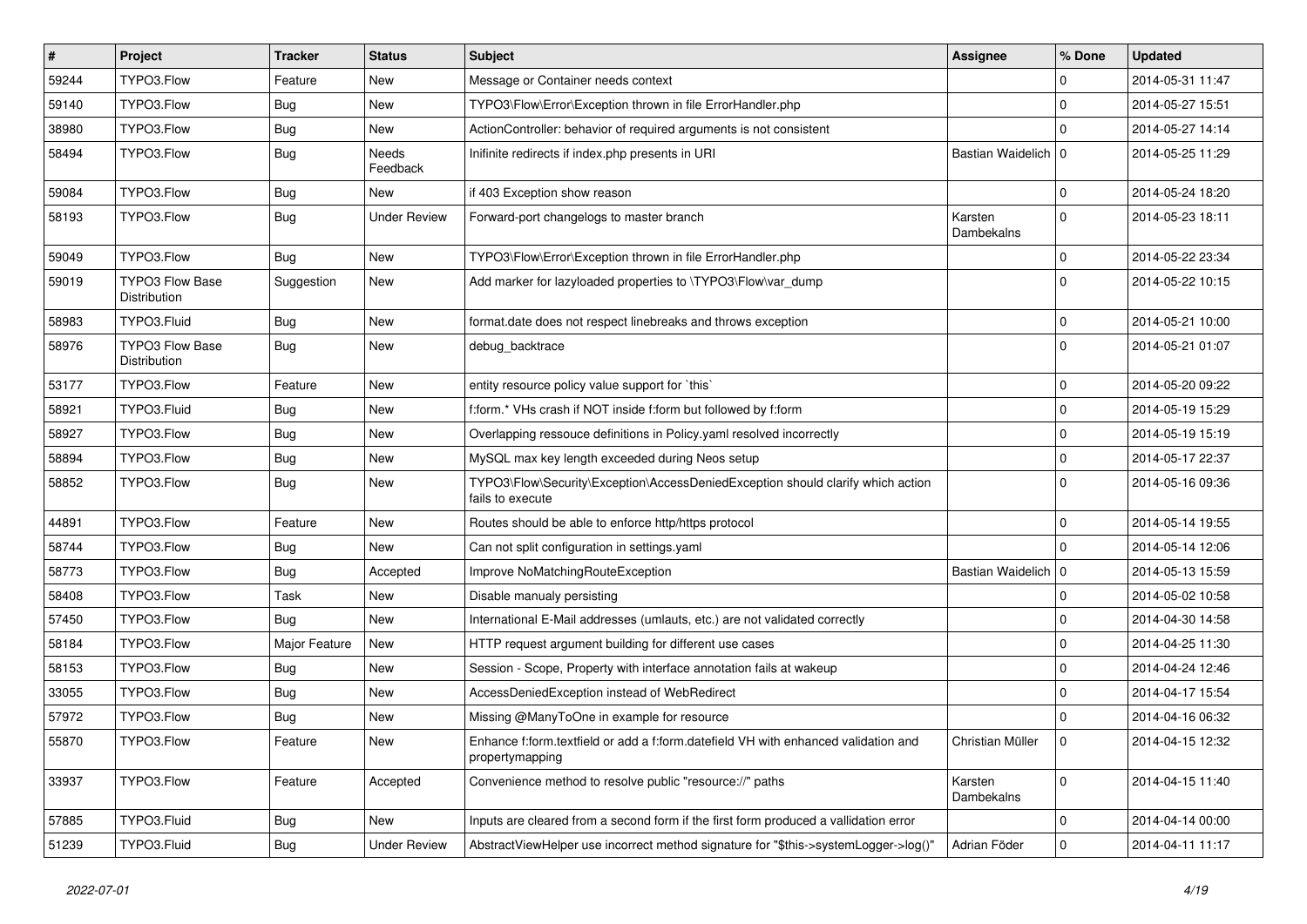| $\sharp$ | Project                                | <b>Tracker</b> | <b>Status</b>       | <b>Subject</b>                                                                                     | Assignee              | % Done      | <b>Updated</b>   |
|----------|----------------------------------------|----------------|---------------------|----------------------------------------------------------------------------------------------------|-----------------------|-------------|------------------|
| 57815    | TYPO3.Flow                             | Bug            | New                 | Invalid resources are saved in the persistent resources folder                                     |                       | 0           | 2014-04-10 22:02 |
| 57796    | TYPO3.Flow                             | <b>Bug</b>     | <b>New</b>          | XLIFF Fails if id === nodedata                                                                     |                       | 0           | 2014-04-09 21:43 |
| 56602    | TYPO3.Flow                             | Major Feature  | New                 | Handling Of Multi Identity Entities                                                                |                       | $\mathbf 0$ | 2014-04-09 13:10 |
| 56573    | TYPO3.Flow                             | Bug            | New                 | Converting by Flow\Identity                                                                        |                       | $\mathbf 0$ | 2014-04-09 13:10 |
| 57763    | TYPO3.Flow                             | Feature        | New                 | Allow controller / package / action as params in<br>\TYPO3\Fluid\ViewHelpers\Form\ButtonViewHelper |                       | $\Omega$    | 2014-04-09 12:43 |
| 56556    | TYPO3.Flow                             | Feature        | <b>New</b>          | support has Property and is Property                                                               |                       | $\mathbf 0$ | 2014-04-08 00:34 |
| 3725     | TYPO3.Fluid                            | Feature        | New                 | CSS Engine                                                                                         | Christian Müller      | 0           | 2014-04-03 13:24 |
| 57374    | TYPO3.Flow                             | Bug            | New                 | Persisted entities saved in session are not resolved                                               |                       | $\mathbf 0$ | 2014-04-03 09:43 |
| 57541    | TYPO3.Flow                             | Bug            | <b>Under Review</b> | Content Security: operands work intrinsically differently in Rewrite and Manual check              |                       | 0           | 2014-04-03 09:06 |
| 55199    | TYPO3.Flow                             | Feature        | New                 | Avoid Buffering of Shell output                                                                    |                       | $\mathbf 0$ | 2014-03-31 12:34 |
| 57437    | TYPO3.Flow                             | Bug            | New                 | Composer package replacement is not supported                                                      |                       | $\mathbf 0$ | 2014-03-30 23:12 |
| 40064    | TYPO3.Fluid                            | Bug            | New                 | Multiselect is not getting persisted                                                               |                       | 0           | 2014-03-27 22:12 |
| 51811    | TYPO3.Flow                             | Bug            | New                 | Improve session handle when the authenticated account is removed from persitance                   | Dominique Feyer       | 10          | 2014-03-27 12:21 |
| 56744    | TYPO3.Flow                             | Feature        | New                 | stay logged in                                                                                     |                       | 0           | 2014-03-27 12:17 |
| 49756    | TYPO3.Fluid                            | Feature        | <b>Under Review</b> | Select values by array key in checkbox viewhelper                                                  |                       | $\mathbf 0$ | 2014-03-25 02:40 |
| 56544    | TYPO3.Flow                             | <b>Bug</b>     | New                 | FLOW Exception on tar package inclusion via composer                                               |                       | $\mathbf 0$ | 2014-03-20 14:38 |
| 40802    | TYPO3.Flow                             | Bug            | Accepted            | Documentation mistake (authentication)                                                             | Karsten<br>Dambekalns | $\Omega$    | 2014-03-20 14:13 |
| 56916    | TYPO3.Flow                             | Feature        | New                 | Support PATCH request method as of RFC5789                                                         |                       | $\mathbf 0$ | 2014-03-14 16:50 |
| 56859    | <b>TYPO3 Flow Base</b><br>Distribution | Bug            | New                 | PHP Warning: TYPO3 Flow Error Exception.php not present in Data/Temporary                          |                       | $\Omega$    | 2014-03-13 10:30 |
| 1907     | TYPO3.Fluid                            | Feature        | <b>New</b>          | Default values for view helpers based on context                                                   |                       | $\mathbf 0$ | 2014-03-10 17:53 |
| 56639    | TYPO3.Flow                             | Feature        | New                 | Implement "getPrivateStorageUriByResource()" for recieving (image-) file URIs                      | Robert Lemke          | $\mathbf 0$ | 2014-03-07 10:06 |
| 45405    | TYPO3.Flow                             | Bug            | Accepted            | Uncaught Exception in DynamicRoutePart                                                             | Bastian Waidelich   0 |             | 2014-03-05 11:19 |
| 56555    | TYPO3.Kickstart                        | Bug            | <b>New</b>          | Kickstart creates wrong labels in New.html                                                         |                       | 0           | 2014-03-04 21:33 |
| 56486    | TYPO3.Flow                             | Feature        | New                 | Optimize the ObjectManager for performance                                                         |                       | $\Omega$    | 2014-03-04 17:33 |
| 3305     | TYPO3.Flow                             | Feature        | Accepted            | Unmodified objects retrieved from a repository should not be validated in the controller           | Robert Lemke          | $\mathbf 0$ | 2014-03-04 14:51 |
| 56036    | TYPO3.Flow                             | Feature        | New                 | Optimize autoloading                                                                               |                       | 0           | 2014-03-03 11:15 |
| 55957    | TYPO3.Flow                             | Task           | New                 | RFC: Optimize AOP proxies                                                                          |                       | $\mathbf 0$ | 2014-02-28 14:44 |
| 31500    | TYPO3.Flow                             | <b>Bug</b>     | <b>Under Review</b> | Argument validation for CLI requests is not done                                                   | Karsten<br>Dambekalns | $\mathbf 0$ | 2014-02-24 14:00 |
| 56237    | TYPO3.Fluid                            | Task           | New                 | in-line (Condition) ViewHelpers should not evaluate on parsing                                     |                       | 0           | 2014-02-24 13:47 |
| 33258    | TYPO3.Flow                             | Major Feature  | Accepted            | Implement support for Assetic                                                                      |                       | $\mathbf 0$ | 2014-02-24 08:05 |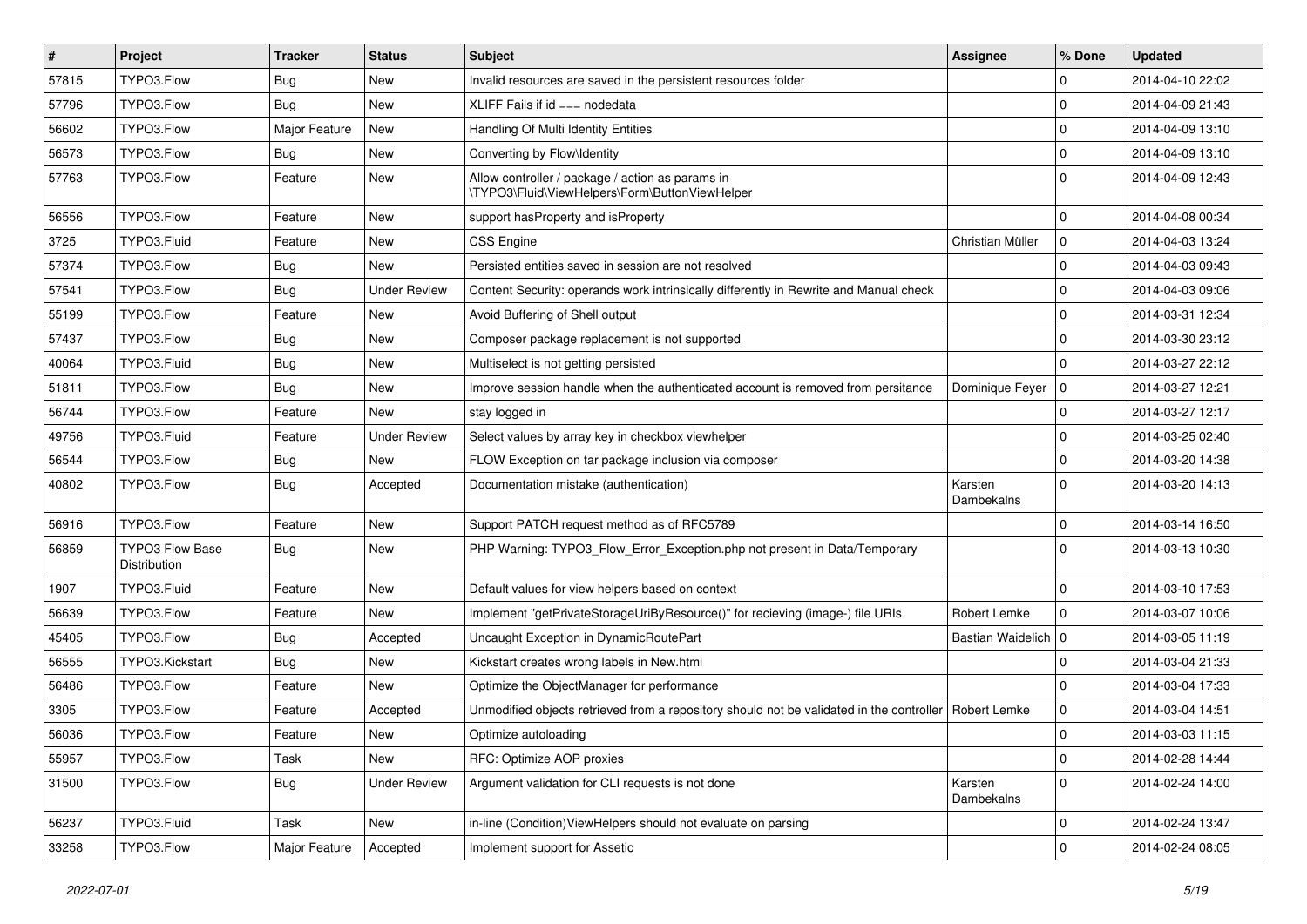| #     | Project                                | <b>Tracker</b> | <b>Status</b>       | <b>Subject</b>                                                                                                       | <b>Assignee</b>       | % Done       | <b>Updated</b>   |
|-------|----------------------------------------|----------------|---------------------|----------------------------------------------------------------------------------------------------------------------|-----------------------|--------------|------------------|
| 50901 | TYPO3.Flow                             | Feature        | New                 | @IgnoreValidation also for class fields                                                                              |                       | 0            | 2014-02-21 10:01 |
| 56107 | TYPO3.Flow                             | Bug            | New                 | Property mapping configuration only supports one wildcard at a time                                                  |                       | 0            | 2014-02-19 10:33 |
| 34134 | TYPO3.Flow                             | Bug            | Needs<br>Feedback   | PropertyMapper throws unnecessary exception                                                                          | Christian Müller      | 0            | 2014-02-19 10:14 |
| 56074 | <b>TYPO3 Flow Base</b><br>Distribution | Bug            | <b>New</b>          | Parse errors cause meaningless Flow exception messages.                                                              | Adrian Föder          | $\mathbf 0$  | 2014-02-18 14:14 |
| 45917 | TYPO3.Flow                             | Bug            | <b>New</b>          | RoutePartHandler transliteration must be improved                                                                    |                       | $\mathbf 0$  | 2014-02-17 09:13 |
| 54195 | TYPO3.Fluid                            | Task           | New                 | Rename and move FormViewHelper's errorClass value, currently 'f3-form-error'                                         | Adrian Föder          | 0            | 2014-02-15 12:19 |
| 47236 | TYPO3.Flow                             | Bug            | Needs<br>Feedback   | Error at offset 6279 of 6338                                                                                         |                       | $\Omega$     | 2014-02-14 09:35 |
| 55958 | TYPO3.Flow                             | Task           | New                 | RFC: Use PHP 5.4 closure features for direct ObjectAccess                                                            |                       | $\mathbf 0$  | 2014-02-13 14:30 |
| 55937 | TYPO3.Flow                             | Bug            | New                 | FlashMessage queue is lost                                                                                           |                       | $\mathbf 0$  | 2014-02-12 17:03 |
| 54744 | TYPO3.Flow                             | Bug            | <b>New</b>          | System.log contains many NOTICE Flow The argument "workspace" declared in<br>pointcut does not exist in method TYPO3 |                       | $\Omega$     | 2014-02-12 09:07 |
| 55831 | TYPO3.Flow                             | Feature        | <b>New</b>          | Different scenarios for session settings                                                                             |                       | $\mathbf 0$  | 2014-02-10 11:21 |
| 55719 | TYPO3.Flow                             | Feature        | New                 | Support additional Resource Folders                                                                                  |                       | $\mathbf 0$  | 2014-02-06 11:38 |
| 54381 | TYPO3.Flow                             | Bug            | New                 | TYPO3\Flow\Core\Booting\Exception\SubProcessException thrown in file Scripts.php                                     |                       | $\mathbf 0$  | 2014-02-06 11:14 |
| 51489 | TYPO3.Flow                             | Bug            | <b>New</b>          | Doctrine\Common\Annotations\AnnotationException thrown in file<br>AnnotationException.php                            |                       | $\Omega$     | 2014-02-06 10:20 |
| 54446 | TYPO3.Flow                             | Bug            | <b>New</b>          | Cache filebackend 'include once'                                                                                     |                       | $\mathbf 0$  | 2014-01-29 15:22 |
| 55008 | TYPO3.Fluid                            | Bug            | <b>Under Review</b> | Interceptors should be used in Partials                                                                              | Christian Müller      | $\mathbf 0$  | 2014-01-15 08:44 |
| 54451 | TYPO3.Flow                             | Bug            | New                 | No functionality at Apache environments with suexec                                                                  |                       | $\mathbf 0$  | 2014-01-01 18:22 |
| 53620 | TYPO3.Flow                             | <b>Bug</b>     | <b>New</b>          | Move Classes/TYPO3/Flow/Composer to own Package                                                                      |                       | $\mathbf 0$  | 2014-01-01 16:02 |
| 53851 | TYPO3.Flow                             | Bug            | New                 | TYPO3\Flow\Core\Booting\Exception\SubProcessException thrown in file Scripts.php                                     |                       | 0            | 2014-01-01 00:00 |
| 54458 | TYPO3.Flow                             | <b>Bug</b>     | New                 | Missing Version Number in packages                                                                                   |                       | $\mathbf 0$  | 2013-12-28 18:13 |
| 49025 | TYPO3.Flow                             | Task           | <b>Under Review</b> | Dynamic locale detection / determination                                                                             | Adrian Föder          | 0            | 2013-12-28 10:48 |
| 54593 | <b>TYPO3 Flow Base</b><br>Distribution | <b>Bug</b>     | New                 | ini_get return value has changed for PHP >=5.3.0 -> changed check-implementation<br>needed!                          |                       | $\Omega$     | 2013-12-25 02:48 |
| 44123 | TYPO3.Flow                             | Feature        | <b>New</b>          | Make the "Flow requires the PHP setting "date.timezone"" error more beautiful                                        |                       | $\mathbf 0$  | 2013-12-25 01:55 |
| 54589 | TYPO3.Flow                             | Bug            | New                 | Role parent is not removed from roles MM table                                                                       |                       | $\Omega$     | 2013-12-24 15:32 |
| 54549 | TYPO3.Flow                             | <b>Bug</b>     | New                 | PackageManager::createPackage is incompatible to PackageManagerInterface                                             |                       | $\mathbf 0$  | 2013-12-21 14:42 |
| 53971 | TYPO3.Kickstart                        | Feature        | New                 | Login functionality                                                                                                  |                       | $\mathsf{O}$ | 2013-12-16 10:39 |
| 43346 | TYPO3.Fluid                            | Feature        | <b>Under Review</b> | Allow property mapping configuration via template                                                                    | Karsten<br>Dambekalns | $\mathbf 0$  | 2013-12-16 10:14 |
| 54403 | <b>TYPO3 Flow Base</b><br>Distribution | <b>Bug</b>     | New                 | Resources remade when parent record updated                                                                          |                       | 0            | 2013-12-13 22:39 |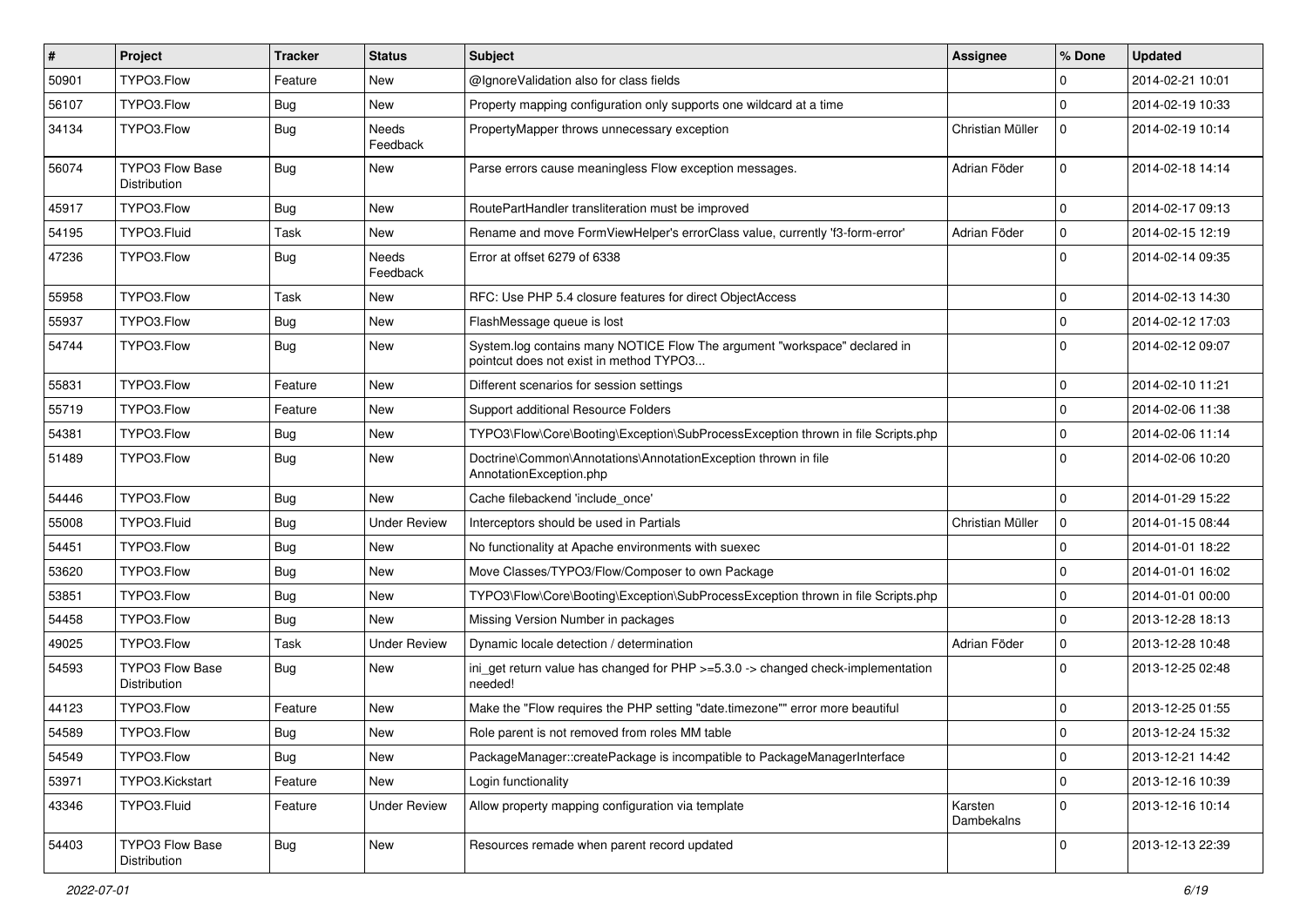| $\pmb{\#}$ | Project                                       | <b>Tracker</b> | <b>Status</b>       | <b>Subject</b>                                                                                         | <b>Assignee</b>        | % Done      | <b>Updated</b>   |
|------------|-----------------------------------------------|----------------|---------------------|--------------------------------------------------------------------------------------------------------|------------------------|-------------|------------------|
| 54373      | <b>TYPO3 Flow Base</b><br>Distribution        | Task           | New                 | Rename Arrays::removeEmptyElementsRecursively to<br>removeNullElementsRecursively                      |                        | $\Omega$    | 2013-12-13 09:35 |
| 51120      | TYPO3.Flow                                    | <b>Bug</b>     | <b>New</b>          | \TYPO3\Flow\Core\Booting::buildSubprocessCommand - wrong command if passed<br>more than one parameters |                        | $\Omega$    | 2013-12-11 16:33 |
| 9968       | TYPO3.Flow                                    | Feature        | <b>New</b>          | Promote security publishing configuration automatically when persisting models                         | Andreas Förthner   0   |             | 2013-12-09 22:03 |
| 54284      | TYPO3.Fluid                                   | <b>Bug</b>     | New                 | Default Option for Switch/Case VH                                                                      |                        | $\Omega$    | 2013-12-08 14:28 |
| 27045      | TYPO3.Flow                                    | <b>Bug</b>     | <b>New</b>          | Introduced properties are not available in the reflection service during a compile run                 |                        | 0           | 2013-12-07 11:14 |
| 51188      | TYPO3.Flow                                    | <b>Bug</b>     | New                 | Doctrine does not respect AOP-injected properties                                                      |                        | $\mathbf 0$ | 2013-12-07 11:13 |
| 49600      | TYPO3.Fluid                                   | <b>Bug</b>     | <b>New</b>          | f:form tag shown as a HTML on frontend                                                                 |                        | 0           | 2013-12-04 13:04 |
| 35388      | TYPO3.Flow                                    | Feature        | <b>New</b>          | Use the current package as default for translations within controllers                                 |                        | 0           | 2013-12-03 23:12 |
| 54146      | TYPO3.Flow                                    | <b>Bug</b>     | New                 | Different sorting of arguments in ACL Patterns doesnt work                                             | Christian Müller       | 0           | 2013-12-02 19:23 |
| 53961      | <b>TYPO3 Flow Base</b><br><b>Distribution</b> | Bug            | <b>New</b>          | Composer installer scripts create a .Packages folder                                                   |                        | $\Omega$    | 2013-11-28 13:06 |
| 53180      | <b>TYPO3 Flow Base</b><br>Distribution        | Bug            | New                 | InjectSettings doesnt work on inheritance (Level 2)                                                    |                        | $\Omega$    | 2013-11-26 21:46 |
| 37292      | TYPO3.Flow                                    | Bug            | <b>Under Review</b> | PropertyMappingConfiguration::mapUnknownProperties is not passed down to<br>Subconfiguration           | Sebastian<br>Kurfuerst | $\mathbf 0$ | 2013-11-26 20:21 |
| 43621      | TYPO3.Flow                                    | <b>Bug</b>     | <b>Under Review</b> | Composer installer overwrites Settings.yaml.example                                                    | Karsten<br>Dambekalns  | 0           | 2013-11-26 19:12 |
| 44314      | TYPO3.Flow                                    | Task           | Accepted            | slightly file permissions for /Configuration/* and /Data/Persistent/EncryptionKey                      | Karsten<br>Dambekalns  | $\Omega$    | 2013-11-25 14:21 |
| 5636       | TYPO3.Fluid                                   | Task           | <b>Under Review</b> | Form RadioViewHelper and CheckBoxViewHelper miss check for existing object<br>before it is accessed.   |                        | $\Omega$    | 2013-11-22 17:14 |
| 36715      | TYPO3.Flow                                    | Feature        | Accepted            | Make simultaneous use of multiple persistence backends possible                                        | Karsten<br>Dambekalns  | $\mathbf 0$ | 2013-11-20 21:17 |
| 34682      | TYPO3.Fluid                                   | <b>Bug</b>     | <b>Under Review</b> | Radio Button missing checked on validation error                                                       |                        | $\mathbf 0$ | 2013-11-20 20:58 |
| 53790      | <b>TYPO3 Flow Base</b><br>Distribution        | Bug            | New                 | Translation handling in Flashmessages is inconsistent to Validation errors                             |                        | 0           | 2013-11-20 10:46 |
| 50255      | <b>TYPO3 Flow Base</b><br>Distribution        | <b>Bug</b>     | New                 | Different collations runnig migrate/update                                                             |                        | $\Omega$    | 2013-11-16 23:05 |
| 3728       | TYPO3.Flow                                    | Feature        | New                 | Support arrays of objects as controller arguments                                                      |                        | $\mathbf 0$ | 2013-11-16 17:34 |
| 53533      | TYPO3.Flow                                    | Bug            | New                 | Class reflection assumes reverse PSR-0, can lead to fail in autoloader                                 |                        | 0           | 2013-11-11 21:05 |
| 33587      | TYPO3.Flow                                    | Feature        | New                 | Automatically remove unused Resources                                                                  |                        | 0           | 2013-11-11 18:21 |
| 7608       | TYPO3.Fluid                                   | Feature        | New                 | Configurable shorthand/object accessor delimiters                                                      |                        | 0           | 2013-11-07 14:08 |
| 53350      | TYPO3.Flow                                    | <b>Bug</b>     | Accepted            | Trying to create a Link in an Template in CLI Context should provide a helpful<br>exception            | Bastian Waidelich 0    |             | 2013-11-05 15:00 |
| 53262      | TYPO3.Flow                                    | Bug            | New                 | FileBakend have some race condition                                                                    | Dominique Feyer   0    |             | 2013-11-01 10:48 |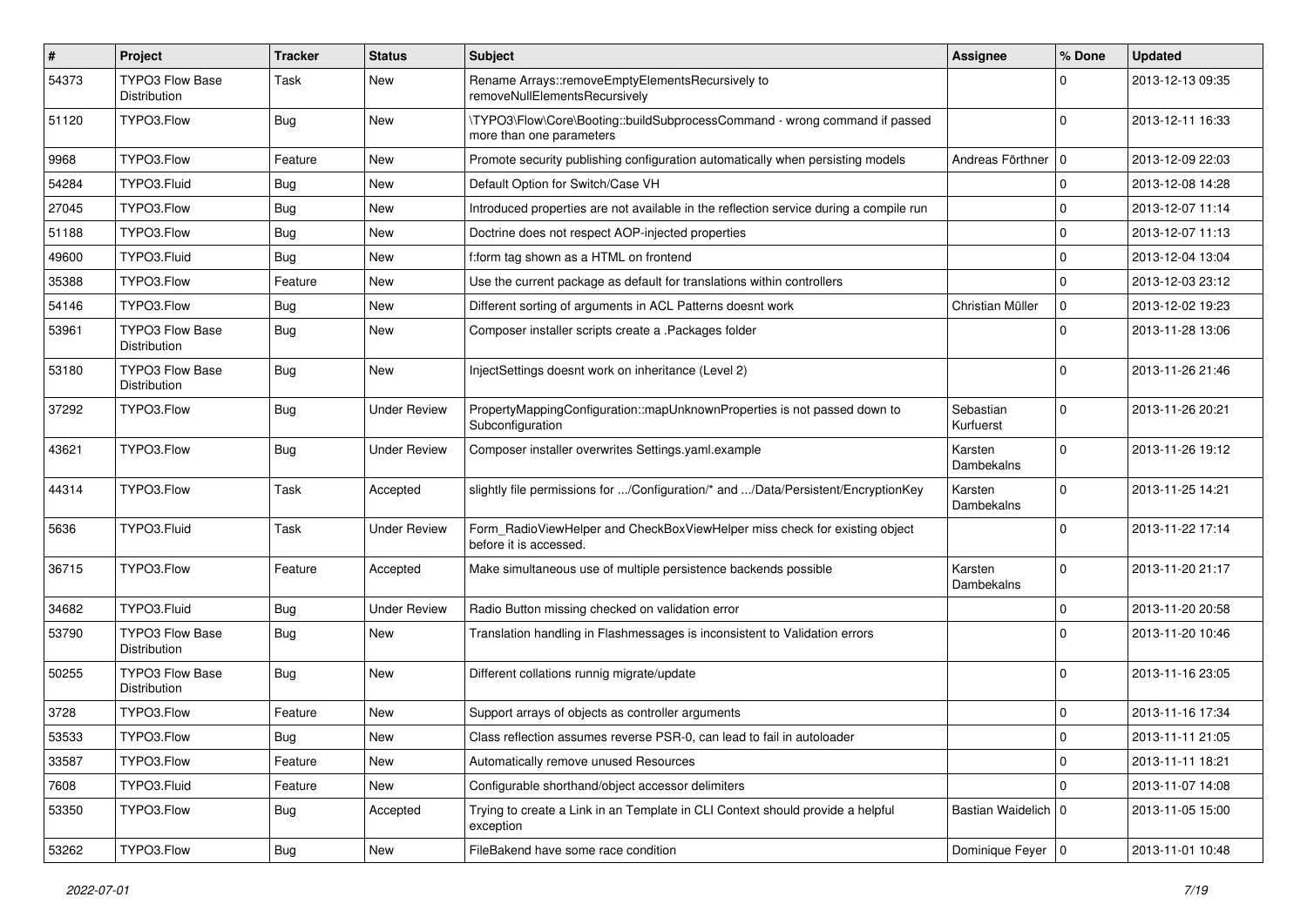| $\sharp$ | Project                                       | <b>Tracker</b> | <b>Status</b>       | <b>Subject</b>                                                                                    | <b>Assignee</b>       | % Done      | <b>Updated</b>   |
|----------|-----------------------------------------------|----------------|---------------------|---------------------------------------------------------------------------------------------------|-----------------------|-------------|------------------|
| 2817     | TYPO3.Flow                                    | Feature        | Needs<br>Feedback   | Provide safeguard for preventing multiple submits of a form                                       |                       |             | 2013-10-31 13:38 |
| 53224    | TYPO3.Flow                                    | Bug            | New                 | Constructor in subclass breaks call chain leading to missing identifier / uuid                    |                       | $\mathbf 0$ | 2013-10-30 12:06 |
| 53189    | TYPO3.Flow                                    | <b>Bug</b>     | New                 | Blog tutorial no longer works                                                                     | <b>Philipp Maier</b>  | 0           | 2013-10-29 09:50 |
| 51459    | TYPO3.Flow                                    | Feature        | New                 | Allow catching of particular exceptions on property mapping                                       |                       | $\mathbf 0$ | 2013-10-22 13:44 |
| 52945    | TYPO3.Flow                                    | Bug            | New                 | Excluded classes should only be excluded from reflection but still autoloaded                     |                       | $\mathbf 0$ | 2013-10-19 12:52 |
| 52938    | <b>TYPO3 Flow Base</b><br>Distribution        | Bug            | New                 | Resource stream wrapper doesn't work with foreign package                                         |                       | $\Omega$    | 2013-10-18 10:31 |
| 52909    | TYPO3.Flow                                    | Bug            | New                 | Class Loader fallback to non-proxy hides fatal errors                                             |                       | $\Omega$    | 2013-10-17 11:24 |
| 52014    | TYPO3.Flow                                    | <b>Bug</b>     | New                 | Migration makes fields NOT NULL even though not true                                              |                       | $\Omega$    | 2013-10-15 18:27 |
| 50395    | TYPO3.Flow                                    | Bug            | Accepted            | Route cache caches routes for non dispatchable requests                                           | Bastian Waidelich   0 |             | 2013-10-14 12:00 |
| 52590    | TYPO3.Flow                                    | Feature        | New                 | Provide a way to get the Doctrine QueryBuilder                                                    |                       | $\mathbf 0$ | 2013-10-11 10:39 |
| 52591    | TYPO3.Fluid                                   | <b>Bug</b>     | New                 | The Pagination Widget broken for joined objects                                                   |                       | $\mathbf 0$ | 2013-10-07 21:59 |
| 52280    | TYPO3.Flow                                    | Task           | <b>Under Review</b> | Throw Exception if there is an array in PSR-0 autoload                                            |                       | $\mathbf 0$ | 2013-10-05 11:30 |
| 52526    | <b>TYPO3 Flow Base</b><br>Distribution        | <b>Bug</b>     | New                 | Unfinished programming of DateTime converter                                                      |                       | $\Omega$    | 2013-10-04 10:36 |
| 50115    | TYPO3.Flow                                    | Feature        | <b>Under Review</b> | During the policy loading, we need to take care if class exist                                    | Dominique Feyer   0   |             | 2013-10-04 10:23 |
| 52509    | <b>TYPO3 Flow Base</b><br><b>Distribution</b> | Bug            | New                 | Child-Object's Identifier get's lost on Form-Submission with Validation Error                     |                       | $\Omega$    | 2013-10-03 16:18 |
| 29972    | TYPO3.Flow                                    | Feature        | <b>Under Review</b> | Configurable Redirects                                                                            | <b>Tim Kandel</b>     | 0           | 2013-10-02 15:43 |
| 40081    | TYPO3.Fluid                                   | Feature        | New                 | Allow assigned variables as keys in arrays                                                        |                       | $\mathbf 0$ | 2013-10-02 09:38 |
| 52430    | TYPO3.Flow                                    | Bug            | New                 | Cannot convert from UUID to auto-increment ID                                                     |                       | $\mathbf 0$ | 2013-10-01 15:48 |
| 52419    | TYPO3.Fluid                                   | <b>Bug</b>     | New                 | Wrong PHPDocs notation for default value inline f:translate viewhelper                            |                       | $\mathbf 0$ | 2013-10-01 09:10 |
| 35030    | TYPO3.Flow                                    | Feature        | <b>Under Review</b> | Dynamic locale detection                                                                          | Karsten<br>Dambekalns | $\Omega$    | 2013-09-26 18:08 |
| 52185    | TYPO3.Flow                                    | Bug            | New                 | PositionalArraySorter should detect recursive dependencies                                        |                       | $\mathbf 0$ | 2013-09-23 13:02 |
| 46823    | TYPO3.Flow                                    | Task           | Accepted            | Detect APC and APCu correctly                                                                     |                       | $\mathbf 0$ | 2013-09-18 09:28 |
| 51704    | TYPO3.Flow                                    | Bug            | New                 | TYPO3\Flow\Error\Exception thrown in file ErrorHandler.php                                        |                       | $\mathbf 0$ | 2013-09-17 08:42 |
| 52005    | TYPO3.Flow                                    | <b>Bug</b>     | New                 | TYPO3\Flow\Error\Exception thrown in file ErrorHandler.php                                        |                       | $\mathbf 0$ | 2013-09-14 14:22 |
| 51972    | TYPO3.Flow                                    | <b>Bug</b>     | New                 | Joins for every deep property constraint make cartesian selection                                 | Adrian Föder          | 0           | 2013-09-13 10:04 |
| 51847    | TYPO3.Flow                                    | <b>Bug</b>     | New                 | Overiding controller actions with other required parameter sets results in fatal error.           |                       | 0           | 2013-09-09 10:54 |
| 49423    | TYPO3.Flow                                    | <b>Bug</b>     | New                 | Role name and packageKey are not accessible                                                       |                       | $\mathbf 0$ | 2013-09-05 10:26 |
| 51530    | TYPO3.Flow                                    | Task           | New                 | Improve speed of Files::readDirectoryRecursively using RecursiveDirectoryIterator?                |                       | 0           | 2013-08-29 19:49 |
| 47456    | TYPO3.Flow                                    | Feature        | New                 | ManyToOne and OneToOne Relations of Objects passed as Action Argument are<br>loaded automatically |                       | $\mathbf 0$ | 2013-08-28 15:11 |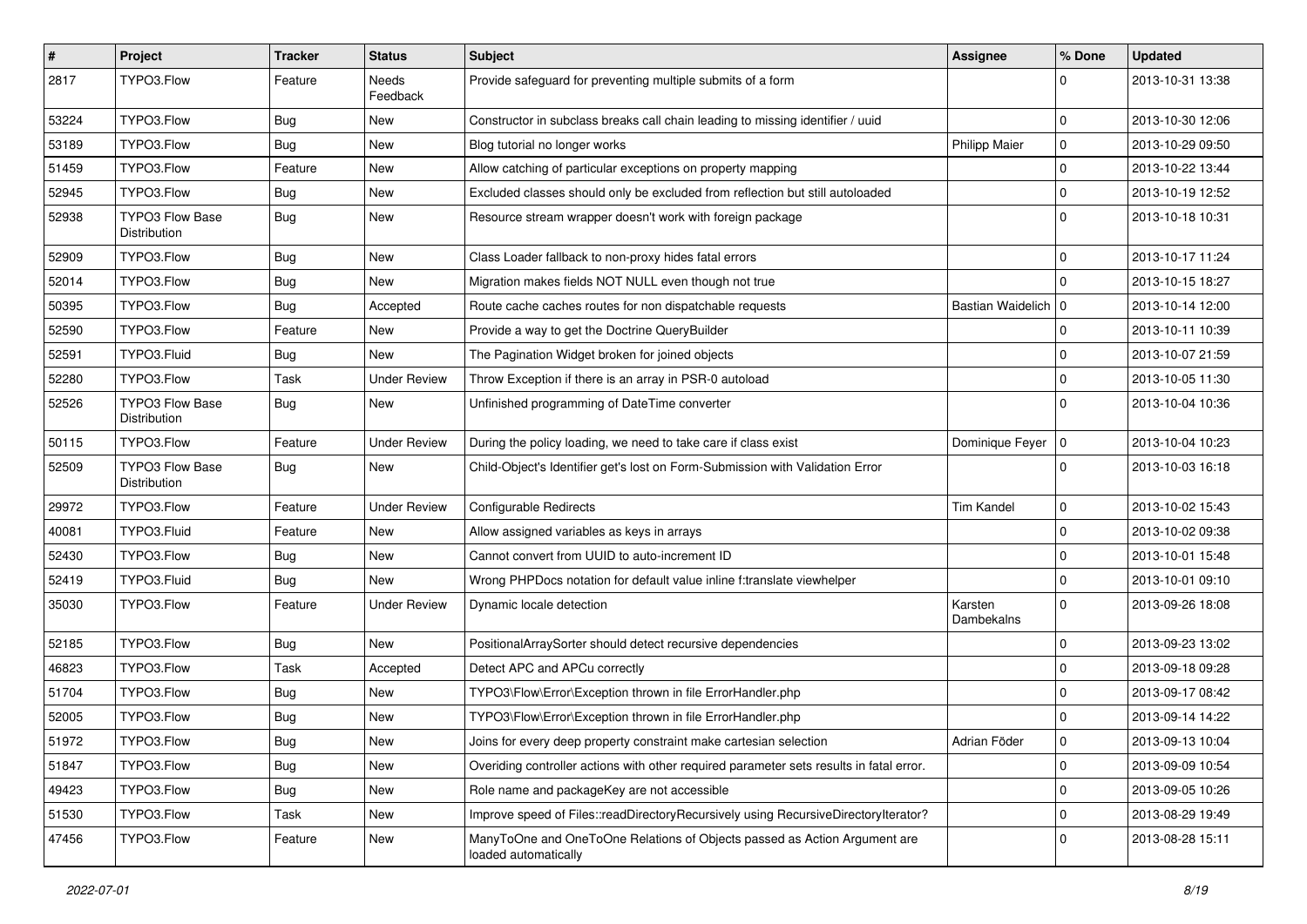| $\vert$ # | Project     | <b>Tracker</b> | <b>Status</b>            | <b>Subject</b>                                                                                        | <b>Assignee</b>             | % Done              | <b>Updated</b>   |
|-----------|-------------|----------------|--------------------------|-------------------------------------------------------------------------------------------------------|-----------------------------|---------------------|------------------|
| 51312     | TYPO3.Flow  | Bug            | New                      | Default php error handler generates warning (when loading<br>TYPO3\Flow\Error\Exception class)        |                             | $\Omega$            | 2013-08-24 16:07 |
| 51286     | TYPO3.Flow  | Task           | <b>New</b>               | Custom error views should introduce a controller context somehow                                      |                             | 0                   | 2013-08-23 11:24 |
| 51277     | TYPO3.Fluid | Feature        | New                      | ViewHelper context should be aware of actual file occurrence                                          |                             | 0                   | 2013-08-23 08:43 |
| 33069     | TYPO3.Flow  | Task           | <b>New</b>               | Make command output sparse, implement generic verbose switch                                          |                             | 0                   | 2013-08-19 14:33 |
| 35709     | TYPO3.Flow  | Task           | New                      | Implement global Command aliases                                                                      |                             | 0                   | 2013-08-19 14:33 |
| 50382     | TYPO3.Flow  | Task           | <b>New</b>               | Impossible to use arguments in CLI that are added by overriding<br>initializeCommandMethodArguments() |                             | $\Omega$            | 2013-08-19 14:32 |
| 51100     | TYPO3.Fluid | Feature        | New                      | Links with absolute URI should have the option of URI Scheme                                          |                             | $\mathbf 0$         | 2013-08-16 12:06 |
| 47859     | TYPO3.Flow  | Task           | Accepted                 | Logging: Do not log all decisions in \TYPO3\Flow\Security\Aspect\LoggingAspect                        | Robert Lemke                | 0                   | 2013-08-14 16:10 |
| 39791     | TYPO3.Flow  | Bug            | <b>New</b>               | Reflection data of old aspect is not removed                                                          |                             | $\mathbf{0}$        | 2013-08-14 15:40 |
| 40998     | TYPO3.Fluid | Bug            | <b>Under Review</b>      | Missing parent request namespaces in form field name prefix                                           | Sebastian<br>Kurfuerst      | $\mathbf 0$         | 2013-08-14 15:39 |
| 36662     | TYPO3.Fluid | Bug            | Needs<br>Feedback        | Checked state isn't always correct when property is collection                                        | Kevin Ulrich<br>Moschallski | $\mathbf 0$         | 2013-08-14 15:39 |
| 47858     | TYPO3.Flow  | Bug            | Needs<br>Feedback        | Remove .htaccess from Composer Installer Essentials                                                   | Christopher<br>Hlubek       | $\mathbf 0$         | 2013-08-14 15:35 |
| 46425     | TYPO3.Flow  | Task           | Under Review             | DI proxy classes use raw reflection instead of RelfectionService                                      | Christian Müller            | $\mathbf 0$         | 2013-08-14 15:35 |
| 45041     | TYPO3.Flow  | Bug            | New                      | Set file permissions doesnt work                                                                      |                             | 0                   | 2013-08-14 15:35 |
| 44361     | TYPO3.Flow  | Bug            | New                      | TYPO3\Flow\I18n\Formatter\DatetimeFormatter - caching DATETIME type                                   |                             | 0                   | 2013-08-14 15:35 |
| 44203     | TYPO3.Flow  | Bug            | <b>Needs</b><br>Feedback | Session implementation is still racy                                                                  | Robert Lemke                | $\mathbf 0$         | 2013-08-14 15:35 |
| 44186     | TYPO3.Flow  | Bug            | New                      | Request does not accept custom Content-Type                                                           |                             | 0                   | 2013-08-14 15:35 |
| 44185     | TYPO3.Flow  | Bug            | New                      | XML body always need a root node                                                                      |                             | 0                   | 2013-08-14 15:35 |
| 44184     | TYPO3.Flow  | Bug            | New                      | Request arguments are not merged correctly for single object actions                                  |                             | $\mathbf 0$         | 2013-08-14 15:35 |
| 44148     | TYPO3.Flow  | Bug            | New                      | Documentation for executeCommand() needs clarification                                                |                             | $\mathbf 0$         | 2013-08-14 15:35 |
| 42101     | TYPO3.Flow  | Bug            | New                      | Proxyclasses are not rebuild in Development context unless cache is empty                             |                             | $\pmb{0}$           | 2013-08-14 15:35 |
| 40854     | TYPO3.Flow  | Task           | New                      | Update security documentation (authentication in 1.2)                                                 |                             | 0                   | 2013-08-14 15:35 |
| 43541     | TYPO3.Flow  | Bug            | New                      | Incomplete classes path detection for PSR-0                                                           |                             | 0                   | 2013-08-14 15:35 |
| 43190     | TYPO3.Flow  | Bug            | Accepted                 | Misleading exception message for incompatible database structure                                      | Karsten<br>Dambekalns       | $\mathbf 0$         | 2013-08-14 15:35 |
| 42465     | TYPO3.Flow  | Task           | New                      | Document i18n settings                                                                                |                             | $\mathbf 0$         | 2013-08-14 15:35 |
| 27798     | TYPO3.Flow  | <b>Bug</b>     | Accepted                 | CSRF protection not working for forms in a plugin                                                     |                             | $\mathsf{O}$        | 2013-08-14 15:35 |
| 39096     | TYPO3.Flow  | <b>Bug</b>     | New                      | Unnecessary compile invoked in non production context?                                                |                             | 0                   | 2013-08-14 15:35 |
| 45384     | TYPO3.Fluid | Bug            | New                      | Persisted entity object in widget-configuration cannot be deserialized (after reload)                 |                             | $\mathsf{O}\xspace$ | 2013-08-14 15:35 |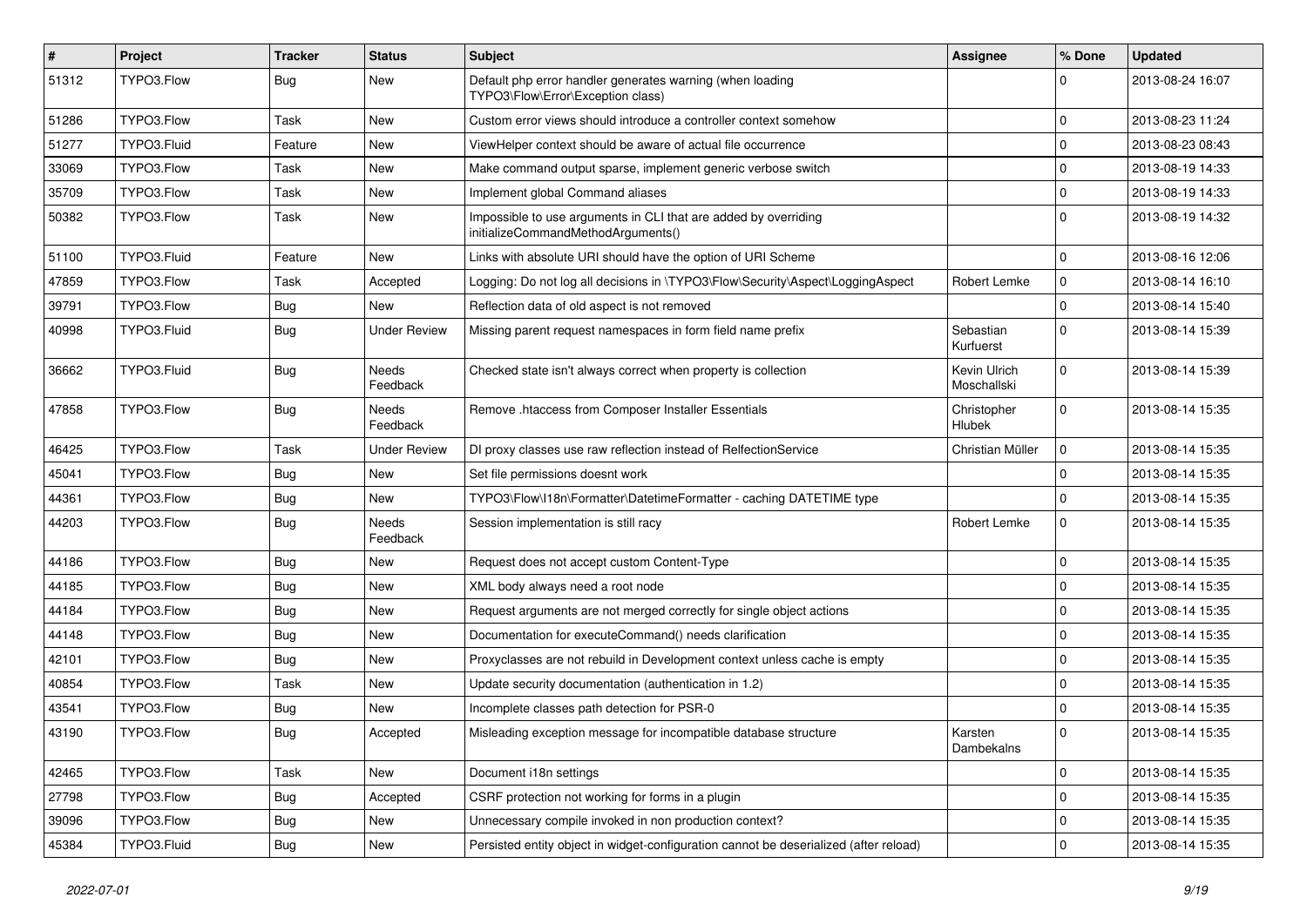| #     | Project                                       | <b>Tracker</b> | <b>Status</b>            | <b>Subject</b>                                                                                                                         | Assignee               | % Done          | <b>Updated</b>   |
|-------|-----------------------------------------------|----------------|--------------------------|----------------------------------------------------------------------------------------------------------------------------------------|------------------------|-----------------|------------------|
| 46289 | TYPO3.Fluid                                   | Bug            | <b>Needs</b><br>Feedback | Enable Escaping Interceptor in XML request format                                                                                      |                        | O               | 2013-08-14 15:35 |
| 47419 | <b>TYPO3 Flow Base</b><br>Distribution        | Bug            | <b>New</b>               | Composer issues                                                                                                                        |                        | $\Omega$        | 2013-08-14 15:34 |
| 50080 | TYPO3.Flow                                    | <b>Bug</b>     | <b>Needs</b><br>Feedback | Broken concept for CLI/Web separation                                                                                                  | Karsten<br>Dambekalns  | $\Omega$        | 2013-08-13 08:42 |
| 50869 | TYPO3.Flow                                    | Bug            | <b>New</b>               | key() invoked on object                                                                                                                |                        | $\Omega$        | 2013-08-07 13:18 |
| 50342 | TYPO3.Flow                                    | Bug            | New                      | PropertyMapper: Use of interface method before implementation check                                                                    |                        | 0               | 2013-07-23 16:42 |
| 50262 | TYPO3.Flow                                    | Feature        | New                      | Add Keywords to composer Json                                                                                                          |                        | $\Omega$        | 2013-07-21 22:49 |
| 50130 | TYPO3 Flow Base<br><b>Distribution</b>        | <b>Bug</b>     | <b>Needs</b><br>Feedback | Different fallback for php.exe on windows                                                                                              |                        | $\Omega$        | 2013-07-21 21:43 |
| 47429 | TYPO3.Flow                                    | Bug            | New                      | Global policy files no longer allowed                                                                                                  |                        | 0               | 2013-07-14 19:20 |
| 49039 | TYPO3.Flow                                    | Feature        | <b>New</b>               | RFC: Use PSR-3 logger interface in Flow                                                                                                |                        | $\Omega$        | 2013-07-10 15:19 |
| 49806 | TYPO3.Flow                                    | Task           | Accepted                 | Date formatting should care about the time zone                                                                                        | Adrian Föder           | 0               | 2013-07-09 10:16 |
| 49801 | TYPO3.Flow                                    | Bug            | New                      | TYPO3\Flow\Security\Exception\AccessDeniedException thrown in file<br>TYPO3_Flow_Security_Authorization_AccessDecisionVoterManager.php |                        | $\Omega$        | 2013-07-09 04:53 |
| 49780 | TYPO3.Flow                                    | Bug            | <b>New</b>               | Roles are not synchronized                                                                                                             |                        | $\Omega$        | 2013-07-08 10:11 |
| 48355 | TYPO3.Fluid                                   | Feature        | New                      | Assign output of viewhelper to template variable for further processing.                                                               |                        | $\mathbf 0$     | 2013-07-06 18:05 |
| 37302 | TYPO3.Flow                                    | Bug            | Needs<br>Feedback        | Number Validator                                                                                                                       | Carsten Bleicker       | 0               | 2013-07-03 08:36 |
| 49566 | TYPO3.Flow                                    | Bug            | <b>New</b>               | NULL source values are not handled correctly                                                                                           | Adrian Föder           | $\mathbf 0$     | 2013-07-02 08:21 |
| 49373 | TYPO3.Flow                                    | Bug            | New                      | Methods policy with key "Controllers" is ignored                                                                                       |                        | $\mathbf 0$     | 2013-06-24 10:03 |
| 32106 | TYPO3.Flow                                    | Feature        | Accepted                 | Support for Object source in PropertyMapper                                                                                            |                        | $\Omega$        | 2013-06-24 09:59 |
| 49372 | TYPO3.Flow                                    | Bug            | New                      | ObjectConverter ignores implemented interface when mapping subtype                                                                     |                        | $\mathbf 0$     | 2013-06-24 09:24 |
| 48657 | TYPO3.Flow                                    | Feature        | <b>Under Review</b>      | support HTTP_RANGE                                                                                                                     |                        | $\Omega$        | 2013-06-20 16:19 |
| 49050 | TYPO3.Flow                                    | Feature        | New                      | Allow Subqueries in QueryInterface                                                                                                     |                        | $\mathbf 0$     | 2013-06-12 10:43 |
| 49038 | TYPO3.Fluid                                   | Bug            | New                      | form select does not select the first item if prependOptionValue is used                                                               |                        | $\mathbf 0$     | 2013-06-11 22:11 |
| 42408 | <b>TYPO3 Flow Base</b><br><b>Distribution</b> | Story          | New                      | Locale Detection / Selection                                                                                                           |                        | $\Omega$        | 2013-06-11 13:31 |
| 48898 | TYPO3.Flow                                    | Bug            | New                      | configuration for roles fails if one of Policy yaml files contain empty "roles array"                                                  | Christian Müller       | 0               | 2013-06-05 19:06 |
| 33551 | TYPO3.Fluid                                   | <b>Bug</b>     | New                      | View helper values break out of a partial scope                                                                                        | Sebastian<br>Kurfuerst | $\vert 0 \vert$ | 2013-06-05 14:41 |
| 48873 | TYPO3.Flow                                    | <b>Bug</b>     | New                      | Error when calling resourceManager->deleteResource on unpublished Resource                                                             |                        | $\mathbf 0$     | 2013-06-05 13:46 |
| 48862 | TYPO3.Flow                                    | Feature        | New                      | Possibility to exclude package from file monitoring                                                                                    |                        | $\mathbf 0$     | 2013-06-05 10:03 |
| 48429 | TYPO3.Flow                                    | <b>Bug</b>     | New                      | Remove- and update-actions on repository are not persisted                                                                             |                        | 0               | 2013-05-24 18:44 |
| 48409 | TYPO3.Flow                                    | Feature        | New                      | Introduce new Annotation "Slot" for wiring signal and slots                                                                            |                        | 0               | 2013-05-23 19:02 |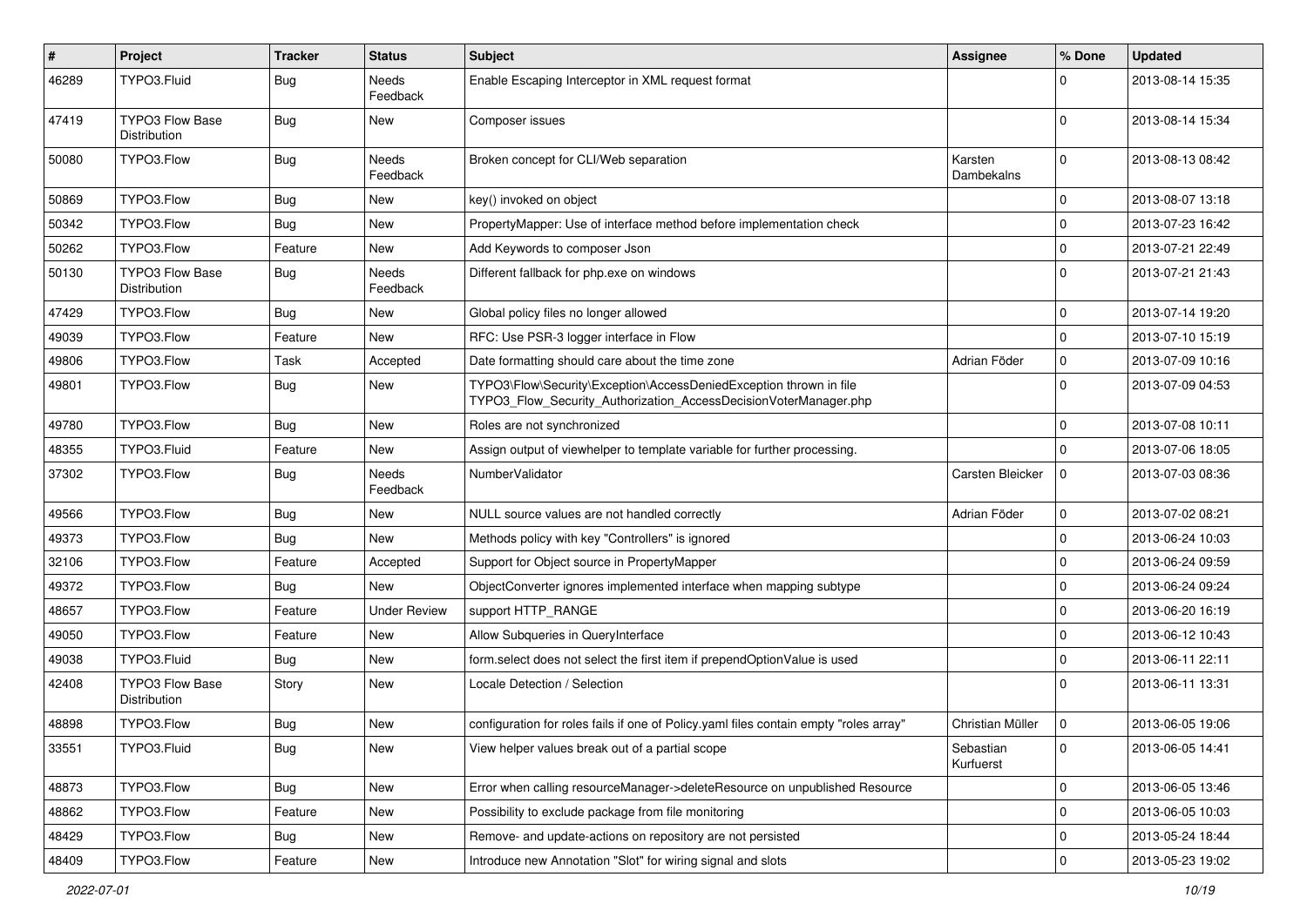| #     | Project    | <b>Tracker</b> | <b>Status</b>       | <b>Subject</b>                                                                                              | <b>Assignee</b>         | % Done      | <b>Updated</b>   |
|-------|------------|----------------|---------------------|-------------------------------------------------------------------------------------------------------------|-------------------------|-------------|------------------|
| 48430 | TYPO3.Flow | <b>Bug</b>     | New                 | Default validator-messages are not correctly formatted                                                      |                         | $\Omega$    | 2013-05-22 00:36 |
| 32707 | TYPO3.Flow | Bug            | Accepted            | <b>Bad Bad FileBackend</b>                                                                                  | Karsten<br>Dambekalns   | $\Omega$    | 2013-05-21 13:33 |
| 48167 | TYPO3.Flow | Feature        | Accepted            | Command line account and role browsing                                                                      | Adrian Föder            | $\mathbf 0$ | 2013-05-21 13:28 |
| 47951 | TYPO3.Flow | Feature        | New                 | Warn if persistence stack is not empty at the end of a get-request                                          |                         | 0           | 2013-05-21 13:28 |
| 47273 | TYPO3.Flow | Feature        | New                 | Support mapping properties with differing types for setter and property                                     |                         | $\mathbf 0$ | 2013-05-21 13:28 |
| 47404 | TYPO3.Flow | Feature        | New                 | Add getters and setters methods for introduced properties                                                   |                         | $\mathbf 0$ | 2013-05-21 13:28 |
| 47339 | TYPO3.Flow | Feature        | Needs<br>Feedback   | Allow RequestHandlers to get the current Request injected                                                   | Alexander Berl          | 0           | 2013-05-21 13:28 |
| 47075 | TYPO3.Flow | Feature        | New                 | Make Exception more meaningful                                                                              |                         | $\mathbf 0$ | 2013-05-21 13:28 |
| 46974 | TYPO3.Flow | Bug            | Accepted            | Original and Proxy class in one file makes it difficult to reach 100% code coverage for<br>functional tests | Christian Müller        | 0           | 2013-05-21 13:28 |
| 46910 | TYPO3.Flow | Feature        | New                 | Composer integration - PackageStates.php                                                                    |                         | 0           | 2013-05-21 13:28 |
| 46816 | TYPO3.Flow | Feature        | New                 | Add xcache cache backend                                                                                    |                         | $\mathbf 0$ | 2013-05-21 13:28 |
| 45409 | TYPO3.Flow | Feature        | New                 | Support validation of abstract nested properties                                                            |                         | $\mathbf 0$ | 2013-05-21 13:28 |
| 43192 | TYPO3.Flow | <b>Bug</b>     | Accepted            | findByIdentifier() for non-persisted objects not working for custom identifier properties                   | Karsten<br>Dambekalns   | $\Omega$    | 2013-05-21 13:28 |
| 40555 | TYPO3.Flow | Feature        | Accepted            | Missing command arguments parameter in Core\Booting\Scripts::executeCommand()                               | Karsten<br>Dambekalns   | $\Omega$    | 2013-05-21 13:28 |
| 41900 | TYPO3.Flow | Feature        | Accepted            | Check for duplicate PSR-0 autoload namespaces                                                               | Christian Jul<br>Jensen | $\Omega$    | 2013-05-21 13:28 |
| 41807 | TYPO3.Flow | Task           | <b>Under Review</b> | Initialize the eventmanager in the EntityManagerInterface                                                   |                         | $\mathbf 0$ | 2013-05-21 13:28 |
| 39910 | TYPO3.Flow | Feature        | Accepted            | Ability to query user based on roles                                                                        |                         | $\mathbf 0$ | 2013-05-21 13:28 |
| 39253 | TYPO3.Flow | Feature        | Accepted            | Remove mirroring mode option and code                                                                       | Karsten<br>Dambekalns   | $\Omega$    | 2013-05-21 13:28 |
| 38065 | TYPO3.Flow | Feature        | New                 | Implement content security for DQL queries                                                                  | Andreas Förthner   0    |             | 2013-05-21 13:28 |
| 37885 | TYPO3.Flow | Feature        | New                 | Add CLI to show the object-configuration for a FLOW3 object-name                                            | <b>Martin Ficzel</b>    | 0           | 2013-05-21 13:28 |
| 37352 | TYPO3.Flow | Bug            | <b>Under Review</b> | generateValueHash() should use getIdentifierByObject()                                                      | Karsten<br>Dambekalns   | $\Omega$    | 2013-05-21 13:28 |
| 37212 | TYPO3.Flow | Feature        | Accepted            | Edge Side Includes (ESI)                                                                                    | Robert Lemke            | $\mathbf 0$ | 2013-05-21 13:28 |
| 44396 | TYPO3.Flow | Task           | Accepted            | Move Doctrine ORM integration onto own namespace                                                            | Karsten<br>Dambekalns   |             | 2013-05-21 13:28 |
| 37373 | TYPO3.Flow | Feature        | <b>Under Review</b> | Make annotation overrides / "injection" via Objects.yaml possible                                           | Marc Neuhaus            | 0           | 2013-05-21 13:28 |
| 37372 | TYPO3.Flow | Feature        | Accepted            | Inheritance in ORM should be configured automatically                                                       | Karsten<br>Dambekalns   | $\mathbf 0$ | 2013-05-21 13:28 |
| 44375 | TYPO3.Flow | Task           | Accepted            | Make all persistence reads go through repositories                                                          | Karsten<br>Dambekalns   | $\mathbf 0$ | 2013-05-21 13:28 |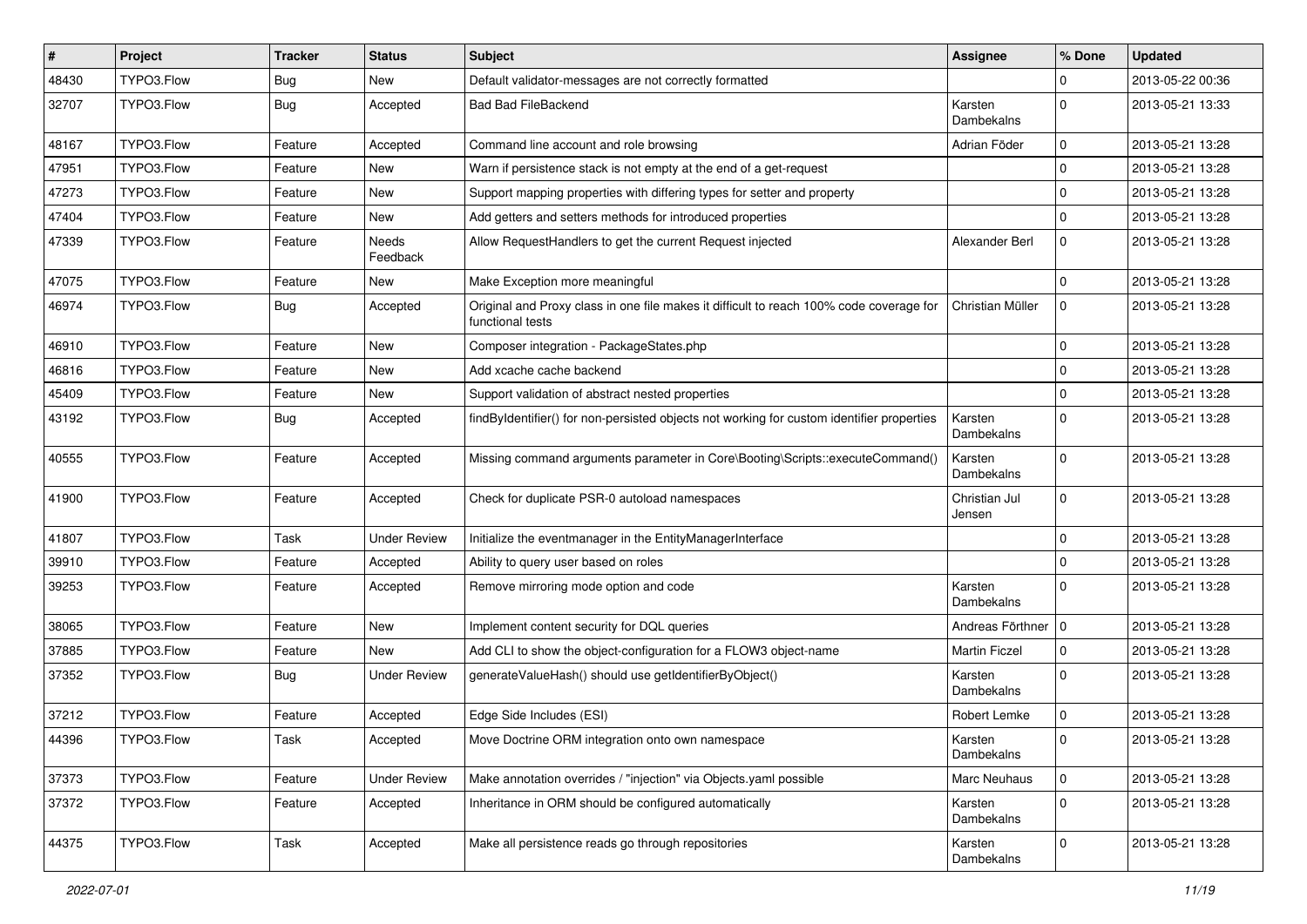| #     | Project                                       | <b>Tracker</b> | <b>Status</b>            | <b>Subject</b>                                                                                                                                    | <b>Assignee</b>       | % Done      | <b>Updated</b>   |
|-------|-----------------------------------------------|----------------|--------------------------|---------------------------------------------------------------------------------------------------------------------------------------------------|-----------------------|-------------|------------------|
| 32607 | TYPO3.Flow                                    | Feature        | <b>Needs</b><br>Feedback | Export localized strings for JS consumption                                                                                                       | Karsten<br>Dambekalns | $\Omega$    | 2013-05-21 13:28 |
| 30890 | TYPO3.Flow                                    | Feature        | Accepted                 | Developer Toolbar                                                                                                                                 | Christian Müller      | $\mathbf 0$ | 2013-05-21 13:28 |
| 26943 | TYPO3.Flow                                    | Feature        | Needs<br>Feedback        | Add i18n support to domain models                                                                                                                 | Karsten<br>Dambekalns | $\Omega$    | 2013-05-21 13:28 |
| 46716 | TYPO3.Flow                                    | Bug            | <b>New</b>               | Empty class names in DependencyInjection proxy code when using Caches /<br>Factory-created dependencies                                           |                       | $\Omega$    | 2013-05-21 13:22 |
| 47325 | TYPO3.Flow                                    | Bug            | <b>Under Review</b>      | ReflectionData and classSchema caches need not be freezable                                                                                       |                       | $\mathbf 0$ | 2013-05-21 13:08 |
| 47331 | TYPO3.Flow                                    | Bug            | Accepted                 | ObjectManager shutdown with Dependency Injection Proxy causes fatal errors                                                                        |                       | $\Omega$    | 2013-05-21 13:06 |
| 47487 | TYPO3.Flow                                    | Bug            | <b>New</b>               | Functional test classes in package without classes are not compiled                                                                               |                       | $\Omega$    | 2013-05-21 12:19 |
| 47950 | TYPO3.Flow                                    | Bug            | New                      | import of remote resources                                                                                                                        |                       | $\Omega$    | 2013-05-21 11:52 |
| 48093 | TYPO3.Flow                                    | Bug            | New                      | AbstractCompositeValidators memory consumption continuously grow                                                                                  |                       | $\mathbf 0$ | 2013-05-21 11:49 |
| 48296 | TYPO3.Flow                                    | Task           | <b>Needs</b><br>Feedback | Missing method in ExceptionHandlerInterface                                                                                                       |                       | $\Omega$    | 2013-05-21 11:39 |
| 46689 | TYPO3.Flow                                    | Bug            | New                      | The new ClassLoader swallows Fatal Errors                                                                                                         | Marc Neuhaus          | $\mathbf 0$ | 2013-05-14 09:21 |
| 3306  | TYPO3.Flow                                    | Feature        | Accepted                 | Flush routes cache automatically on class file modifications                                                                                      | Robert Lemke          | $\mathbf 0$ | 2013-05-06 12:34 |
| 47818 | TYPO3.Welcome                                 | Bug            | New                      | Wrong link on Welcome screen                                                                                                                      |                       | $\Omega$    | 2013-05-02 12:01 |
| 45851 | TYPO3.Flow                                    | Feature        | Needs<br>Feedback        | Allow referencing environment variables in Settings.yaml                                                                                          | Adrian Föder          | $\mathbf 0$ | 2013-04-30 14:12 |
| 47669 | TYPO3.Fluid                                   | Task           | <b>New</b>               | FormViewHelper does not define the default request method                                                                                         |                       | $\mathbf 0$ | 2013-04-28 16:39 |
| 47638 | <b>TYPO3 Flow Base</b><br><b>Distribution</b> | Bug            | <b>New</b>               | Delete a ValueObject by its identity                                                                                                              |                       | $\Omega$    | 2013-04-27 13:14 |
| 47637 | TYPO3 Flow Base<br>Distribution               | Bug            | New                      | Property with @ORM\Column(nullable=true,type="decimal",scale=2) results as type<br>"string" in Collection Objects and not as expected as "double" |                       | $\Omega$    | 2013-04-27 12:14 |
| 47601 | TYPO3 Flow Base<br>Distribution               | Bug            | <b>New</b>               | Template Path of Submodules contains lowercase Namespace                                                                                          |                       | $\Omega$    | 2013-04-26 14:33 |
| 47423 | <b>TYPO3 Flow Base</b><br>Distribution        | Task           | <b>Under Review</b>      | Decouple TYPO3.Party from Flow                                                                                                                    | Christian Müller      | $\mathbf 0$ | 2013-04-22 09:34 |
| 47052 | TYPO3 Flow Base<br>Distribution               | Bug            | New                      | Clear doctrine caches after migration applied                                                                                                     |                       | $\Omega$    | 2013-04-08 18:30 |
| 27088 | TYPO3.Flow                                    | Bug            | On Hold                  | initializeObject() is called too early when reconstructing entities                                                                               |                       | $\mathbf 0$ | 2013-04-08 17:53 |
| 38379 | TYPO3.Eel                                     | Feature        | New                      | Implement a Eel-ViewHelper                                                                                                                        |                       | 0           | 2013-04-08 11:03 |
| 29405 | TYPO3.Flow                                    | <b>Bug</b>     | New                      | When storing a new entity inside the session, it will be fully serialized instead of just<br>the reference being stored                           |                       | $\mathbf 0$ | 2013-04-04 11:34 |
| 46210 | TYPO3.Flow                                    | <b>Bug</b>     | Needs<br>Feedback        | securityContext->getParty() in the initializeObject() method of a session-Scope object<br>throws exception on second request                      |                       | $\mathbf 0$ | 2013-03-27 10:44 |
| 45345 | TYPO3.Fluid                                   | Feature        | Needs<br>Feedback        | Easy to use comments for fluid that won't show in output                                                                                          |                       | $\mathbf 0$ | 2013-03-26 20:40 |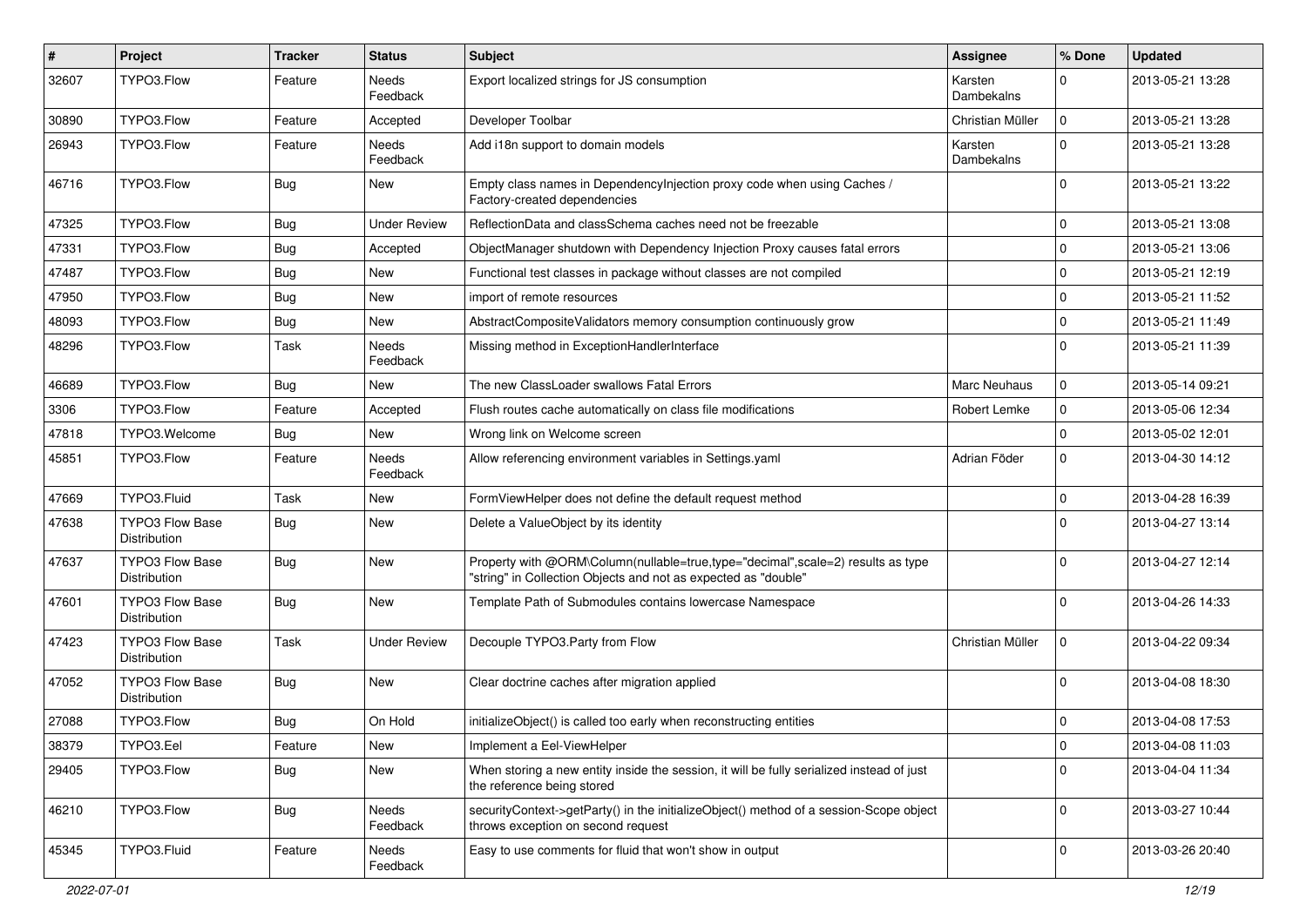| $\pmb{\#}$ | Project                                | <b>Tracker</b> | <b>Status</b>            | <b>Subject</b>                                                                                                       | <b>Assignee</b>       | % Done      | <b>Updated</b>   |
|------------|----------------------------------------|----------------|--------------------------|----------------------------------------------------------------------------------------------------------------------|-----------------------|-------------|------------------|
| 46545      | TYPO3.Fluid                            | Feature        | <b>New</b>               | Better support for arrays in options of SelectViewHelper                                                             |                       | 0           | 2013-03-22 13:35 |
| 46244      | <b>TYPO3 Flow Base</b><br>Distribution | Bug            | <b>Under Review</b>      | Remove call to PHP_BINDIR in CoreCommandController                                                                   |                       | $\Omega$    | 2013-03-19 11:39 |
| 46371      | TYPO3.Flow                             | Feature        | New                      | Support compilation of static information in proxy classes                                                           | Christopher<br>Hlubek | 0           | 2013-03-16 21:26 |
| 46318      | TYPO3.Flow                             | Feature        | New                      | [caching framework] Extend cache interface to handle multiple entries                                                |                       | $\mathbf 0$ | 2013-03-15 12:19 |
| 46216      | TYPO3.Flow                             | Feature        | <b>New</b>               | Add wincache cache backend                                                                                           |                       | 0           | 2013-03-12 20:55 |
| 46120      | TYPO3.Flow                             | <b>Bug</b>     | New                      | Important step missing in the installation chapter                                                                   |                       | 0           | 2013-03-08 10:23 |
| 45253      | TYPO3.Flow                             | Task           | Accepted                 | Throw exception in PointcutMethodNameFilter if given method's argument does not<br>match the actual method signature | Christian Müller      | $\mathbf 0$ | 2013-03-07 16:33 |
| 46097      | TYPO3.Flow                             | <b>Bug</b>     | <b>New</b>               | Logged in user gets session of an other logged in user                                                               | Robert Lemke          | $\mathbf 0$ | 2013-03-07 12:52 |
| 46091      | TYPO3.Fluid                            | Task           | Needs<br>Feedback        | Show source file name and position on exceptions during parsing                                                      |                       | $\Omega$    | 2013-03-07 11:26 |
| 46073      | TYPO3.Flow                             | <b>Bug</b>     | <b>Under Review</b>      | Scripts::executeCommand must be usable outsite of TYPO3.Flow                                                         |                       | $\mathbf 0$ | 2013-03-06 19:14 |
| 46066      | TYPO3.Flow                             | Bug            | <b>New</b>               | Currency formatter uses wrong format for ISO 4217 currency codes                                                     |                       | 0           | 2013-03-06 16:29 |
| 46050      | TYPO3.Flow                             | Feature        | New                      | To decouple log file writing at Logger->logException                                                                 |                       | $\mathbf 0$ | 2013-03-05 21:43 |
| 46011      | TYPO3.Flow                             | Task           | <b>New</b>               | Validate annotation with missing type should throw useful error                                                      |                       | 0           | 2013-03-04 12:42 |
| 46010      | TYPO3.Flow                             | <b>Bug</b>     | <b>New</b>               | Generating a DiscriminatorMap with base class in different namespace does not work                                   |                       | 0           | 2013-03-04 12:30 |
| 46009      | TYPO3.Flow                             | Task           | <b>New</b>               | Improve error message for missing class in Flow annotation driver                                                    |                       | $\mathbf 0$ | 2013-03-04 12:25 |
| 38222      | TYPO3.Flow                             | Feature        | New                      | Step execution signals with concrete name                                                                            |                       | 0           | 2013-02-21 16:39 |
| 45623      | TYPO3.Flow                             | <b>Bug</b>     | New                      | SQL error when calling TYPO3.Blog Setup controller                                                                   |                       | $\mathbf 0$ | 2013-02-21 12:16 |
| 45669      | TYPO3.Flow                             | <b>Bug</b>     | New                      | PersistentObjectConverter does not convert ValueObjects by identity                                                  |                       | $\mathbf 0$ | 2013-02-20 17:59 |
| 45640      | TYPO3.Flow                             | <b>Bug</b>     | <b>New</b>               | Every relation is set to cascade=all if the related entity is no aggregate root                                      |                       | 0           | 2013-02-20 15:31 |
| 3585       | TYPO3.Flow                             | Major Feature  | New                      | Implement support for value objects                                                                                  |                       | 0           | 2013-02-20 14:45 |
| 45611      | TYPO3.Flow                             | <b>Bug</b>     | New                      | Destruction of session after logout should be configurable                                                           |                       | $\mathbf 0$ | 2013-02-19 16:41 |
| 26765      | TYPO3.Flow                             | Feature        | Accepted                 | Support class schema features for every reflected class                                                              | Karsten<br>Dambekalns | $\Omega$    | 2013-02-14 20:47 |
| 28016      | TYPO3.Flow                             | <b>Bug</b>     | <b>Needs</b><br>Feedback | Cascade remove of cleared ArrayCollection                                                                            | Karsten<br>Dambekalns | $\Omega$    | 2013-02-14 20:46 |
| 45394      | TYPO3.Fluid                            | Task           | New                      | Forwardport Unit test for standalone view                                                                            |                       | $\mathbf 0$ | 2013-02-11 22:39 |
| 45386      | TYPO3.Flow                             | Bug            | New                      | Package::buildArrayOfClassFiles tries to determine class names from file paths                                       |                       | $\mathbf 0$ | 2013-02-11 19:54 |
| 45100      | TYPO3.Flow                             | Feature        | <b>Under Review</b>      | RequestDispatchingAspect should check if entry point can handle current request                                      | Christopher<br>Hlubek | 0           | 2013-02-08 15:32 |
| 45272      | TYPO3.Flow                             | <b>Bug</b>     | New                      | Related Value Objects get deleted by default cascading                                                               |                       | 0           | 2013-02-08 13:50 |
| 45249      | TYPO3.Flow                             | Bug            | New                      | Update composer project-create command listing                                                                       |                       | $\mathbf 0$ | 2013-02-07 15:17 |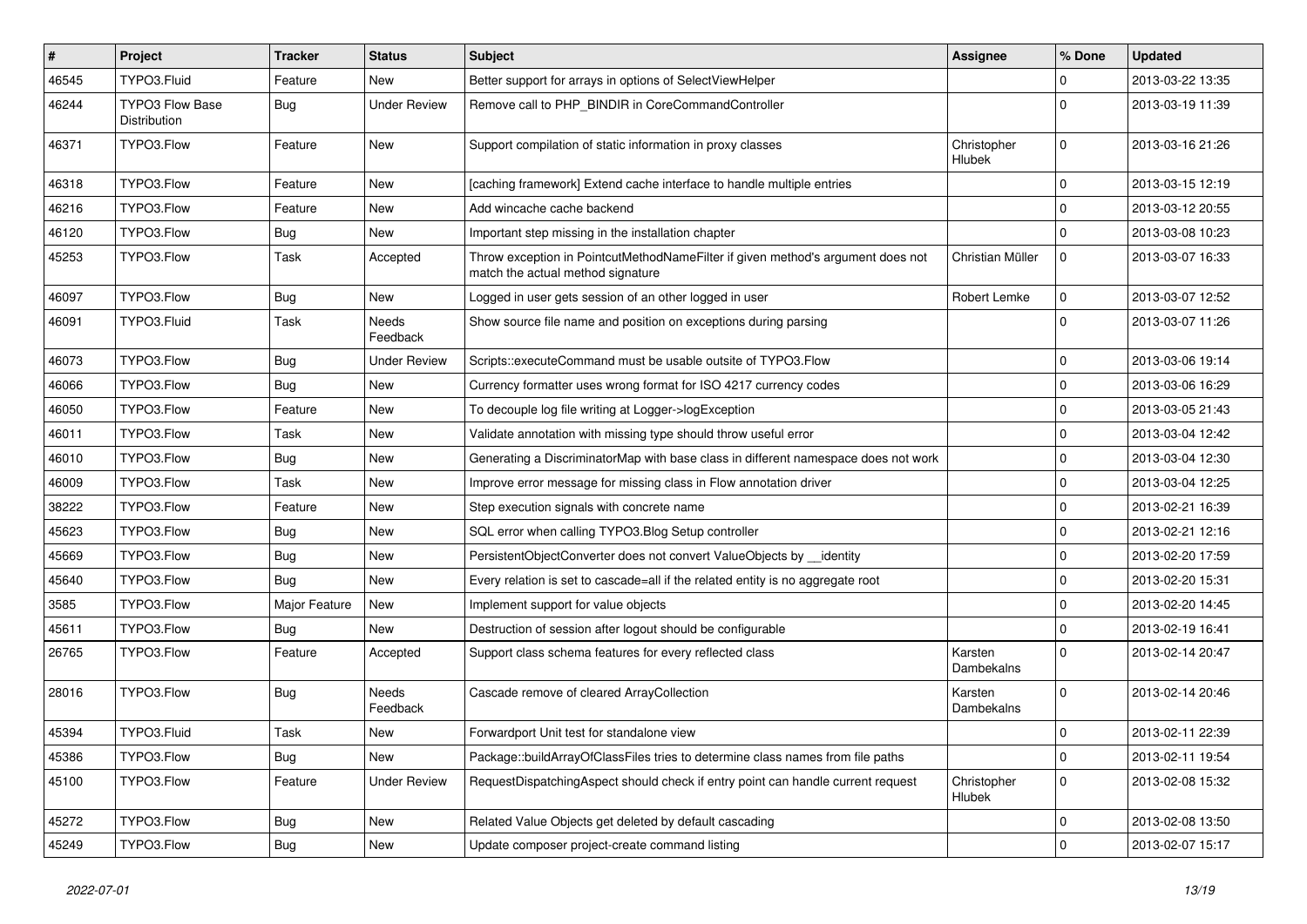| $\vert$ # | Project                                       | <b>Tracker</b> | <b>Status</b>            | Subject                                                                                  | <b>Assignee</b>              | % Done       | <b>Updated</b>   |
|-----------|-----------------------------------------------|----------------|--------------------------|------------------------------------------------------------------------------------------|------------------------------|--------------|------------------|
| 45164     | <b>TYPO3 Flow Base</b><br><b>Distribution</b> | Feature        | Accepted                 | Define syntax for validation rules in YAML                                               | Karsten<br><b>Dambekalns</b> | $\Omega$     | 2013-02-05 10:52 |
| 45153     | TYPO3.Fluid                                   | Feature        | <b>New</b>               | f:be.menus.actionMenuItem - Detection of the current select option is insufficient       |                              | $\mathsf{O}$ | 2013-02-04 23:17 |
| 45103     | TYPO3.Flow                                    | Feature        | <b>New</b>               | Make static resource URI generation available outside of Fluid                           |                              | $\mathbf 0$  | 2013-02-03 13:16 |
| 44712     | TYPO3.Flow                                    | Task           | Accepted                 | Decouple Argument-Building in the HTTP-Request-Constructor                               |                              | $\mathbf 0$  | 2013-01-23 11:19 |
| 44738     | TYPO3.Flow                                    | Feature        | <b>New</b>               | Re-Validation of argument's custom validators                                            |                              | $\mathbf 0$  | 2013-01-23 09:19 |
| 34879     | TYPO3.Flow                                    | <b>Bug</b>     | Accepted                 | Proxied object is not update()able                                                       | Karsten<br>Dambekalns        | $\Omega$     | 2013-01-22 15:17 |
| 39936     | TYPO3.Fluid                                   | Feature        | New                      | registerTagAttribute should handle default values                                        |                              | $\mathbf 0$  | 2013-01-21 23:29 |
| 41727     | TYPO3.Flow                                    | <b>Bug</b>     | Accepted                 | @Flow\Identity and @ORM\InheritanceType("JOINED") can't be used together                 | Karsten<br>Dambekalns        | $\Omega$     | 2013-01-21 17:15 |
| 30423     | TYPO3.Flow                                    | Feature        | New                      | Rendering template of other action without forward                                       |                              | $\mathbf 0$  | 2013-01-21 14:03 |
| 41029     | TYPO3.Flow                                    | Bug            | Accepted                 | Method security is also evaluating abstract classes                                      | Karsten<br>Dambekalns        | $\Omega$     | 2013-01-19 21:55 |
| 44542     | TYPO3.Flow                                    | Task           | <b>New</b>               | Mention the risk of requestPatterns regarding foreign package's SecurityContext<br>usage | Adrian Föder                 | $\Omega$     | 2013-01-17 18:39 |
| 44563     | TYPO3.Flow                                    | Feature        | New                      | Logged in users via HTTP Basic always get re-authenticated                               |                              | $\mathbf 0$  | 2013-01-16 11:28 |
| 44244     | TYPO3.Flow                                    | Bug            | New                      | defaultOrderings aren't applied on related objects                                       |                              | $\mathbf 0$  | 2013-01-09 18:41 |
| 43967     | TYPO3.Flow                                    | Bug            | New                      | Error in evaluating orphanRemoval in Flow Annotation driver                              |                              | $\mathbf 0$  | 2013-01-03 11:00 |
| 43930     | TYPO3.Flow                                    | Task           | <b>Needs</b><br>Feedback | Remove canRender() completely?!                                                          | Sebastian<br>Kurfuerst       | $\Omega$     | 2012-12-18 15:09 |
| 44078     | <b>TYPO3 Flow Base</b><br>Distribution        | Task           | New                      | Probably false behavior in symlinked environment                                         |                              | $\mathbf 0$  | 2012-12-18 13:17 |
| 39414     | TYPO3.Flow                                    | <b>Bug</b>     | <b>New</b>               | <b>Security Documentation</b>                                                            |                              | $\Omega$     | 2012-12-15 21:41 |
| 43993     | TYPO3.Flow                                    | Task           | <b>New</b>               | Warn when no migrations are found at all during doctrine: migrate                        |                              | $\mathbf 0$  | 2012-12-14 09:30 |
| 43947     | TYPO3.Flow                                    | Bug            | New                      | Redirect to login after Session timeout                                                  |                              | $\mathbf 0$  | 2012-12-13 12:35 |
| 42606     | TYPO3.Flow                                    | <b>Bug</b>     | New                      | Content Security with nested objects                                                     |                              | $\mathbf 0$  | 2012-12-13 12:35 |
| 41148     | TYPO3.Flow                                    | <b>Bug</b>     | New                      | Converting of ValueObjects                                                               |                              | $\mathbf 0$  | 2012-12-13 12:35 |
| 40283     | TYPO3.Flow                                    | <b>Bug</b>     | New                      | New constructor in grandparent class not called                                          |                              | $\mathbf 0$  | 2012-12-13 12:35 |
| 39699     | TYPO3.Flow                                    | <b>Bug</b>     | Accepted                 | SQL DDL for TYPO3\FLOW3\Cache\Backend\PdoBackend                                         | Karsten<br>Dambekalns        | $\Omega$     | 2012-12-13 12:35 |
| 38216     | TYPO3.Flow                                    | Bug            | Needs<br>Feedback        | Static method calls in reflected classes refer to Original class                         |                              | $\Omega$     | 2012-12-13 12:35 |
| 42550     | TYPO3.Flow                                    | Task           | <b>Under Review</b>      | Add top-level .htaccess to block everything but Web                                      | Karsten<br>Dambekalns        | $\mathbf 0$  | 2012-12-11 22:43 |
| 39088     | TYPO3.Flow                                    | Feature        | New                      | Add a sgnalslot before compilation                                                       |                              | $\mathbf 0$  | 2012-12-11 10:30 |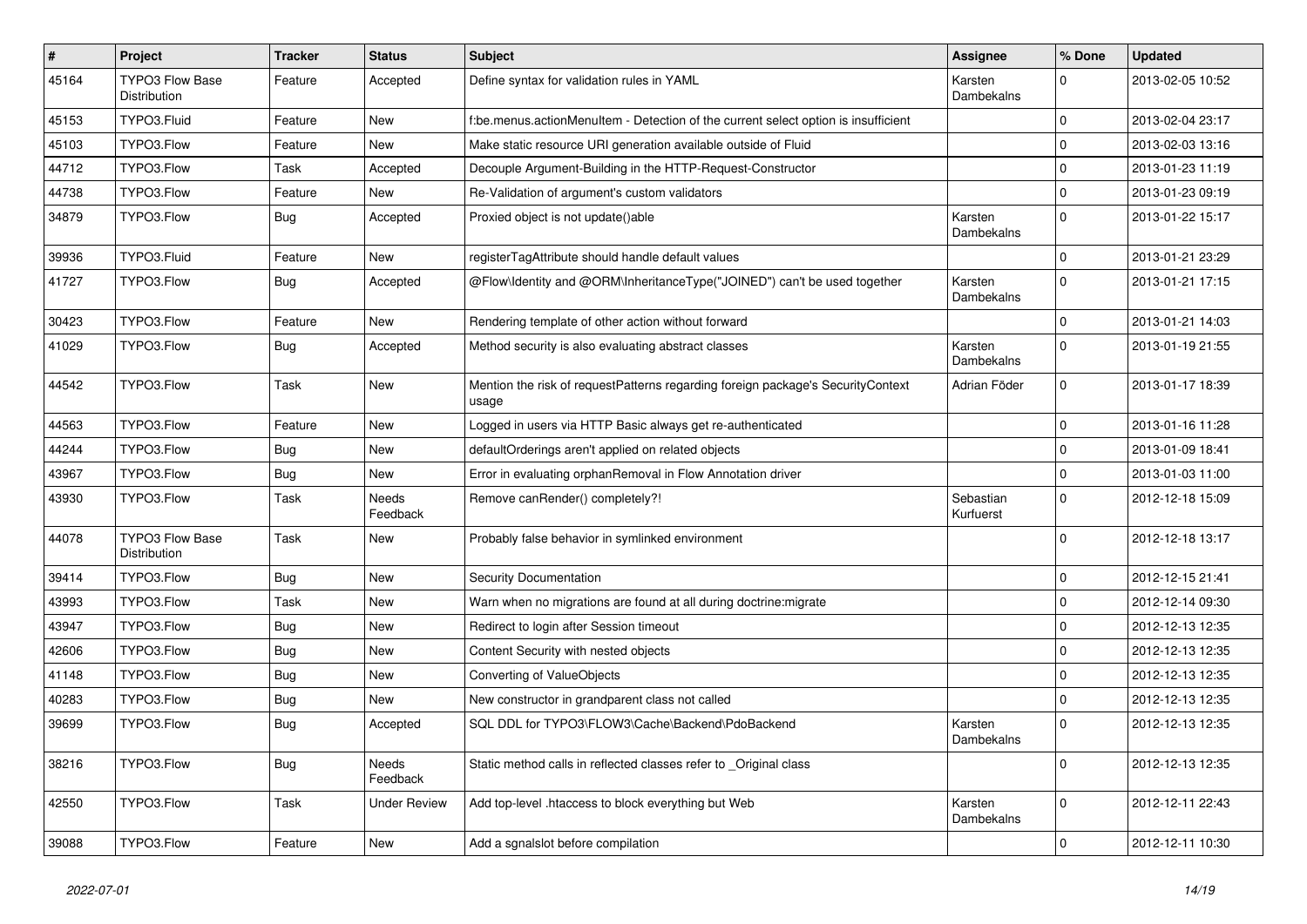| $\pmb{\#}$ | Project                                       | <b>Tracker</b> | <b>Status</b>            | <b>Subject</b>                                                                                               | <b>Assignee</b>         | % Done              | <b>Updated</b>   |
|------------|-----------------------------------------------|----------------|--------------------------|--------------------------------------------------------------------------------------------------------------|-------------------------|---------------------|------------------|
| 43841      | TYPO3.Flow                                    | Feature        | <b>New</b>               | Add package support to validation errors                                                                     |                         | 0                   | 2012-12-10 16:20 |
| 28399      | TYPO3.Flow                                    | Feature        | Needs<br>Feedback        | Validation message and code should be configurable for bundled validators                                    |                         | $\Omega$            | 2012-12-10 15:52 |
| 43572      | TYPO3.Flow                                    | Feature        | New                      | Uri should support manipulation of query arguments                                                           |                         | $\mathbf 0$         | 2012-12-04 09:55 |
| 3291       | TYPO3.Fluid                                   | Feature        | <b>Needs</b><br>Feedback | Cacheable viewhelpers                                                                                        |                         | $\Omega$            | 2012-11-29 17:00 |
| 43071      | TYPO3.Fluid                                   | Task           | <b>New</b>               | Remove TOKENS for adding fallback teplates in B                                                              |                         | 0                   | 2012-11-18 14:22 |
| 43072      | TYPO3.Fluid                                   | Task           | New                      | Remove TOKENS for adding templates fallback in Backporter                                                    |                         | 0                   | 2012-11-18 14:20 |
| 42888      | TYPO3.Flow                                    | Bug            | Needs<br>Feedback        | ResourceManager chokes on non existing files                                                                 |                         | $\Omega$            | 2012-11-12 18:02 |
| 13559      | TYPO3.Flow                                    | Bug            | Accepted                 | ObjectSerializer failes with persistent objects within arrays                                                | Karsten<br>Dambekalns   | $\Omega$            | 2012-11-08 09:39 |
| 41414      | TYPO3.Flow                                    | Task           | <b>Needs</b><br>Feedback | Check packageKey naming / file structure below Packages/Vendor                                               |                         | $\Omega$            | 2012-11-07 11:39 |
| 42743      | TYPO3.Fluid                                   | Task           | <b>New</b>               | Remove inline style for hidden form fields                                                                   |                         | 0                   | 2012-11-06 23:09 |
| 42407      | <b>TYPO3 Flow Base</b><br><b>Distribution</b> | Story          | <b>New</b>               | <b>Asset Management</b>                                                                                      |                         | 0                   | 2012-10-26 09:02 |
| 42397      | TYPO3.Fluid                                   | Feature        | <b>New</b>               | Missing viewhelper for general links                                                                         |                         | $\mathbf 0$         | 2012-10-25 19:20 |
| 40410      | TYPO3.Flow                                    | Bug            | Needs<br>Feedback        | Exception when using Apc, Memcached of Redis cache backend for reflection status<br>and object configuration | Karsten<br>Dambekalns   | $\Omega$            | 2012-10-25 15:56 |
| 35720      | TYPO3.Flow                                    | <b>Bug</b>     | <b>New</b>               | Access denied Exception for widget links to actions with a policy                                            |                         | 0                   | 2012-10-25 14:08 |
| 37473      | TYPO3.Flow                                    | <b>Bug</b>     | New                      | Subsequent Exceptions related to Doctrine Entity Manager makes it snap shut                                  |                         | $\Omega$            | 2012-10-25 10:29 |
| 5442       | TYPO3.Flow                                    | Feature        | <b>New</b>               | Destroy session / logout user on deleting an account                                                         | Andreas Förthner   0    |                     | 2012-10-25 08:46 |
| 42240      | TYPO3.Eel                                     | Task           | <b>New</b>               | Make Eel usable outside of TYPO3 Flow                                                                        |                         | 0                   | 2012-10-21 12:32 |
| 10472      | TYPO3.Fluid                                   | Feature        | <b>New</b>               | Fluid Standalone distribution                                                                                |                         | 0                   | 2012-10-16 15:17 |
| 41832      | TYPO3.Flow                                    | Task           | <b>New</b>               | Improve error handling for incompatible packages                                                             | Christian Jul<br>Jensen | 0                   | 2012-10-10 14:44 |
| 41533      | TYPO3.Flow                                    | Bug            | <b>Needs</b><br>Feedback | Ignored object-validation in editAction when redirecting back from updateAction                              |                         | $\Omega$            | 2012-10-10 09:27 |
| 41508      | <b>TYPO3 Flow Base</b><br>Distribution        | Task           | <b>Under Review</b>      | Replace Jasmine by Buster.js                                                                                 |                         | $\Omega$            | 2012-10-01 20:58 |
| 40824      | TYPO3.Flow                                    | <b>Bug</b>     | Needs<br>Feedback        | Modified action controller methods not detected properly                                                     | Andreas Förthner   0    |                     | 2012-10-01 20:33 |
| 41496      | TYPO3.Flow                                    | <b>Bug</b>     | New                      | Upload identical Resources, deleting fails                                                                   |                         | $\mathsf{O}\xspace$ | 2012-10-01 17:57 |
| 41420      | TYPO3.Flow                                    | Feature        | New                      | Support entity versioning                                                                                    |                         | 0                   | 2012-09-27 14:11 |
| 39990      | TYPO3.Fluid                                   | Bug            | New                      | Same form twice in one template: hidden fields for empty values are only rendered<br>once                    |                         | 0                   | 2012-08-20 11:21 |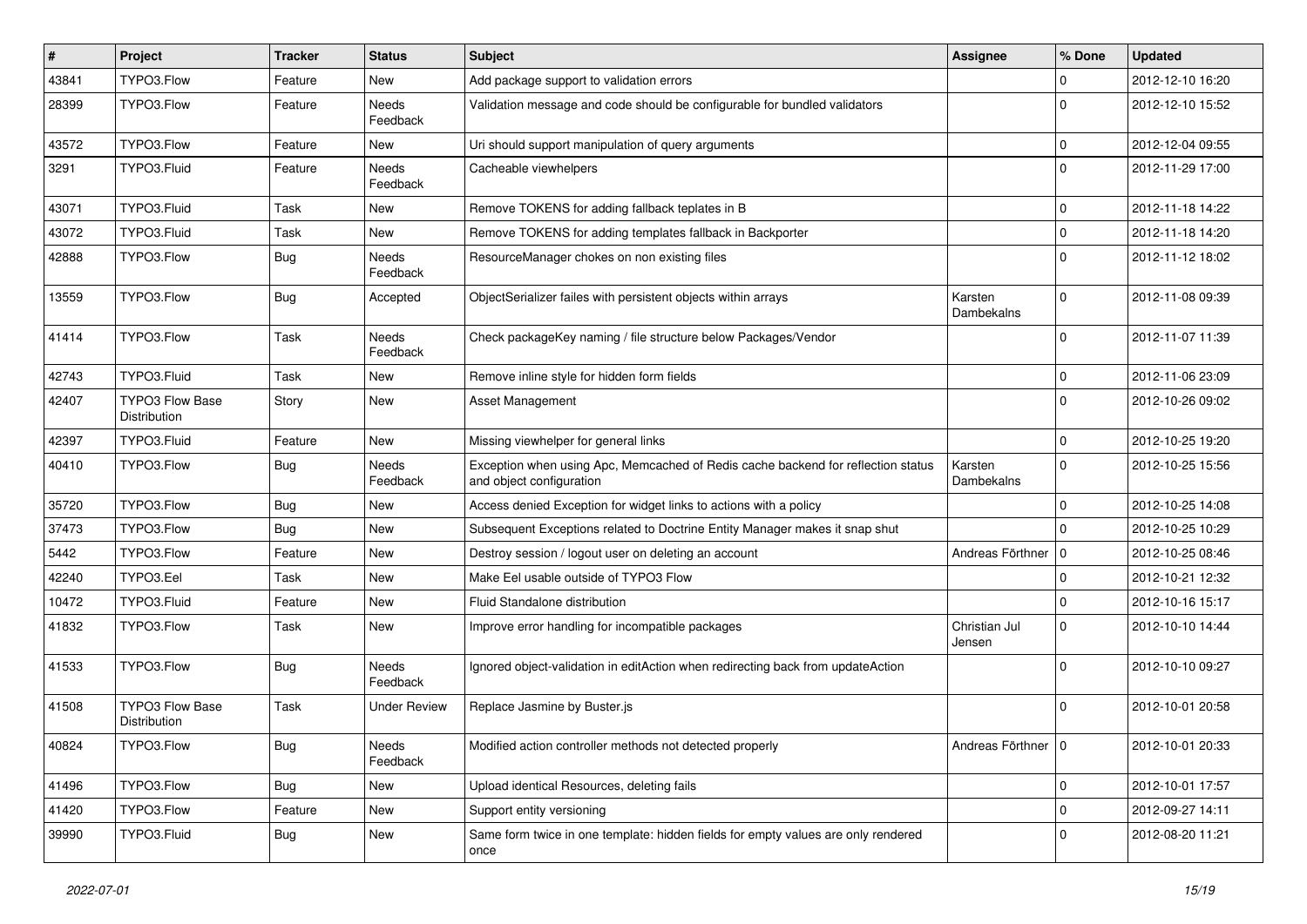| $\sharp$ | Project                                | <b>Tracker</b> | <b>Status</b>     | <b>Subject</b>                                                                   | <b>Assignee</b>        | % Done         | <b>Updated</b>   |
|----------|----------------------------------------|----------------|-------------------|----------------------------------------------------------------------------------|------------------------|----------------|------------------|
| 38038    | TYPO3.Flow                             | <b>Task</b>    | Accepted          | Proofread FLOW3 manual                                                           | Ryan J. Peterson       | 10             | 2012-08-17 11:16 |
| 39788    | TYPO3.Flow                             | Feature        | New               | RFC: Repository based NotExistsValidator                                         |                        | $\Omega$       | 2012-08-14 16:14 |
| 39790    | TYPO3.Kickstart                        | Feature        | New               | Allow forward slashes where backslashes need to be specified                     |                        | $\Omega$       | 2012-08-14 09:28 |
| 36410    | TYPO3.Fluid                            | Feature        | New               | Allow templates to send arguments back to layout                                 |                        | $\overline{0}$ | 2012-08-13 11:46 |
| 39674    | TYPO3.Flow                             | <b>Bug</b>     | New               | \TYPO3\FLOW3\var_dump behaves weird in controller actions doing return           |                        | $\mathbf 0$    | 2012-08-10 10:09 |
| 38459    | TYPO3.Eel                              | Bug            | New               | Accessing a not present property/method should error verbosely                   | Sebastian<br>Kurfuerst | $\Omega$       | 2012-08-07 17:06 |
| 39432    | <b>TYPO3 Flow Base</b><br>Distribution | <b>Task</b>    | New               | Clarify introducing properties                                                   |                        | $\Omega$       | 2012-07-31 23:34 |
| 34674    | TYPO3.Flow                             | Feature        | Accepted          | NotFoundView is not injected in ActionController                                 | Robert Lemke           | $\mathbf 0$    | 2012-07-22 10:59 |
| 4704     | TYPO3.Fluid                            | Feature        | New               | Improve parsing exception messages                                               |                        | $\Omega$       | 2012-07-11 19:00 |
| 38875    | <b>TYPO3 Flow Base</b><br>Distribution | Suggestion     | New               | Have a Translator object available in action controllers                         |                        | $\Omega$       | 2012-07-11 15:00 |
| 37354    | TYPO3.Flow                             | <b>Bug</b>     | Accepted          | Do not apply generateValueHash() and generateUuid() if custom identifier is used | Karsten<br>Dambekalns  | $\Omega$       | 2012-07-10 08:30 |
| 27322    | TYPO3.Flow                             | Feature        | On Hold           | Add support for Appserver-in-PHP, which could result in much faster executions.  | Christopher<br>Hlubek  | $\Omega$       | 2012-07-09 18:11 |
| 30555    | TYPO3.Fluid                            | Feature        | <b>New</b>        | Make TagBuilder more extensible                                                  |                        | $\Omega$       | 2012-06-29 12:41 |
| 33628    | TYPO3.Fluid                            | Bug            | Needs<br>Feedback | Multicheckboxes (multiselect) for Collections don't work                         | Christian Müller       | $\mathbf 0$    | 2012-06-28 10:27 |
| 32425    | TYPO3.Flow                             | Bug            | Accepted          | IpAddressRange methods not completly implemented                                 | Karsten<br>Dambekalns  | $\Omega$       | 2012-06-28 10:23 |
| 35868    | TYPO3.Flow                             | <b>Bug</b>     | On Hold           | Unstable condition in Utility\Environment                                        | Karsten<br>Dambekalns  | $\Omega$       | 2012-06-25 22:37 |
| 37227    | TYPO3.Flow                             | <b>Bug</b>     | On Hold           | securityContext->getParty is not available in widget context                     |                        | $\Omega$       | 2012-06-25 22:14 |
| 36840    | TYPO3.Flow                             | Task           | Accepted          | Improve exception for wrong locales                                              | Karsten<br>Dambekalns  | $\Omega$       | 2012-06-25 18:47 |
| 38369    | TYPO3.Fluid                            | Bug            | New               | Resource ViewHelpers should not fall back to request package                     |                        | $\Omega$       | 2012-06-25 15:55 |
| 36655    | TYPO3.Fluid                            | <b>Bug</b>     | New               | <b>Pagination Links</b>                                                          |                        | $\Omega$       | 2012-06-23 22:18 |
| 31339    | TYPO3.Flow                             | Task           | On Hold           | Search                                                                           |                        | $\Omega$       | 2012-06-21 12:17 |
| 38130    | TYPO3.Fluid                            | Feature        | New               | Checkboxes and multiple select fields should have an assignable default value    |                        | $\Omega$       | 2012-06-17 09:54 |
| 37846    | TYPO3.Flow                             | Feature        | New               | Should be able to declare more than one controllerObjectName per requestPatterns |                        | 0              | 2012-06-11 11:10 |
| 26986    | TYPO3.Flow                             | Feature        | Accepted          | Debug toolbar                                                                    | Christian Müller       | 0              | 2012-06-08 20:41 |
| 37831    | TYPO3.Flow                             | Task           | New               | Evaluate using PHP 5.4's internal web server for Functional Testing              |                        | 0              | 2012-06-08 09:27 |
| 37571    | TYPO3.Flow                             | <b>Bug</b>     | New               | Inherited proxies fail when implementing __clone                                 |                        | 0              | 2012-06-04 12:15 |
| 37619    | TYPO3.Fluid                            | Bug            | New               | Fatal Error when using variable in name attribute of Section ViewHelper          |                        | 0              | 2012-05-30 23:17 |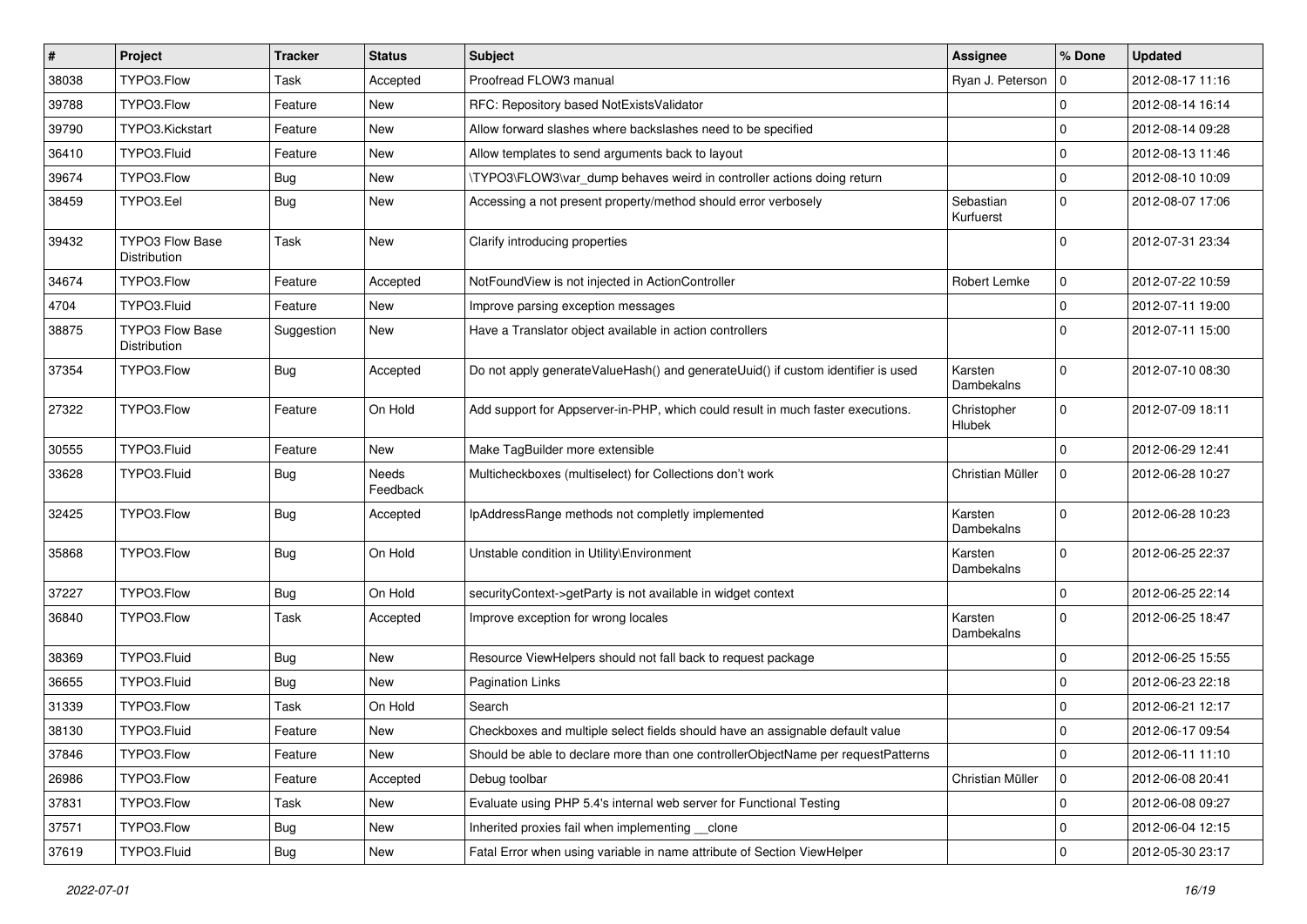| $\vert$ # | Project                                | <b>Tracker</b> | <b>Status</b>            | <b>Subject</b>                                                                                       | <b>Assignee</b>              | % Done       | <b>Updated</b>   |
|-----------|----------------------------------------|----------------|--------------------------|------------------------------------------------------------------------------------------------------|------------------------------|--------------|------------------|
| 32985     | TYPO3.Flow                             | Feature        | <b>New</b>               | Implement Processing Rules when merging numerically-indexed arrays                                   |                              | 0            | 2012-05-30 09:35 |
| 37564     | TYPO3.Flow                             | <b>Bug</b>     | <b>New</b>               | Validation of Parent Object containing properties of type ManyToOne and<br>ManyToMany to same Target |                              | $\Omega$     | 2012-05-29 11:55 |
| 28136     | TYPO3.Flow                             | Feature        | <b>New</b>               | <b>HTTP Semantics for Transactions and more</b>                                                      |                              | 0            | 2012-05-21 16:15 |
| 3621      | TYPO3.Flow                             | Feature        | <b>New</b>               | Implement dynamic firewall filter registration                                                       | Andreas Förthner   0         |              | 2012-05-21 16:15 |
| 3619      | TYPO3.Flow                             | Feature        | <b>New</b>               | Implement System Policy Support/System Security                                                      | Andreas Förthner   0         |              | 2012-05-21 16:15 |
| 37316     | TYPO3.Flow                             | Bug            | <b>New</b>               | Use findBestMatchingLocale instead of getDefaultLocale?                                              |                              | $\mathbf 0$  | 2012-05-20 09:35 |
| 37279     | TYPO3.Flow                             | Feature        | <b>New</b>               | Request PropertyMapping                                                                              |                              | 0            | 2012-05-18 16:06 |
| 37095     | TYPO3.Fluid                            | Feature        | <b>New</b>               | It should be possible to set a different template on a Fluid TemplateView inside an<br>action        | Christopher<br><b>Hlubek</b> | $\Omega$     | 2012-05-11 13:54 |
| 36955     | TYPO3.Flow                             | Feature        | <b>New</b>               | Add type filter to var dump()                                                                        |                              | 0            | 2012-05-08 16:39 |
| 36804     | TYPO3.Flow                             | Bug            | <b>New</b>               | Orphaned entities within aggregates are not removed                                                  |                              | $\Omega$     | 2012-05-03 11:54 |
| 36634     | TYPO3.Flow                             | Bug            | <b>New</b>               | Reconstituted entities do not have their properties set when initializeObject() is called            |                              | $\mathbf 0$  | 2012-04-26 21:28 |
| 36633     | TYPO3.Flow                             | <b>Bug</b>     | New                      | Reconstituted entities should not have the FLOW3 Persistence clone property set                      |                              | $\mathbf{0}$ | 2012-04-26 21:24 |
| 36559     | TYPO3.Fluid                            | Feature        | <b>New</b>               | New widget progress bar                                                                              |                              | $\mathbf 0$  | 2012-04-25 15:11 |
| 36510     | TYPO3.Flow                             | Feature        | <b>New</b>               | <b>Firewall Redirect?</b>                                                                            |                              | $\mathbf 0$  | 2012-04-24 12:57 |
| 36509     | TYPO3.Flow                             | Feature        | <b>New</b>               | redirectToUri to an uri with acl forces a 403 because of missing csrf token.                         |                              | 0            | 2012-04-24 12:44 |
| 36508     | TYPO3.Flow                             | <b>Bug</b>     | New                      | <b>AuthenticationProvider Request Patterns</b>                                                       |                              | $\mathbf 0$  | 2012-04-24 12:39 |
| 36495     | TYPO3.Flow                             | Bug            | <b>New</b>               | HTTP Response is sent before persistence preventing Exceptions to be displayed on<br>redirect        |                              | $\Omega$     | 2012-04-24 00:28 |
| 35970     | TYPO3.Flow                             | Task           | <b>New</b>               | Improve performance of Utility/Arrays::integerExplode by using array_map                             |                              | $\Omega$     | 2012-04-13 15:38 |
| 35831     | TYPO3.Flow                             | Bug            | <b>New</b>               | Deleting or unpublishing of a resource deletes all published symlinks<br>(Web/_Resources/Persistent) |                              | $\Omega$     | 2012-04-11 09:31 |
| 35783     | TYPO3.Flow                             | Feature        | <b>New</b>               | Lifecycle method after property mapping                                                              |                              | $\Omega$     | 2012-04-08 21:01 |
| 35781     | TYPO3.Flow                             | Feature        | <b>New</b>               | Model validation                                                                                     |                              | $\Omega$     | 2012-04-08 17:06 |
| 35420     | <b>TYPO3 Flow Base</b><br>Distribution | Suggestion     | <b>New</b>               | Review use of try / catch in the Security Framework                                                  | Andreas Förthner   0         |              | 2012-03-31 00:00 |
| 35083     | TYPO3.Flow                             | Bug            | <b>New</b>               | involving Security Context in Widget's wakeup situation leads to an exception                        |                              | 0            | 2012-03-21 13:06 |
| 32869     | TYPO3.Flow                             | Bug            | <b>New</b>               | Security config tokenClass doesnt throw exception if not found the class                             |                              | $\mathbf{0}$ | 2012-03-19 10:53 |
| 9861      | TYPO3.Flow                             | Feature        | <b>Needs</b><br>Feedback | Leave logging up and running as long as possible                                                     |                              | $\Omega$     | 2012-03-15 10:53 |
| 27721     | TYPO3.Flow                             | <b>Bug</b>     | <b>Needs</b><br>Feedback | Permissions of uploaded resources not correct                                                        | Karsten<br>Dambekalns        | $\Omega$     | 2012-03-15 10:37 |
| 29258     | TYPO3.Flow                             | Feature        | Needs<br>Feedback        | Provide a way to override classes by environment                                                     |                              | $\Omega$     | 2012-03-14 19:29 |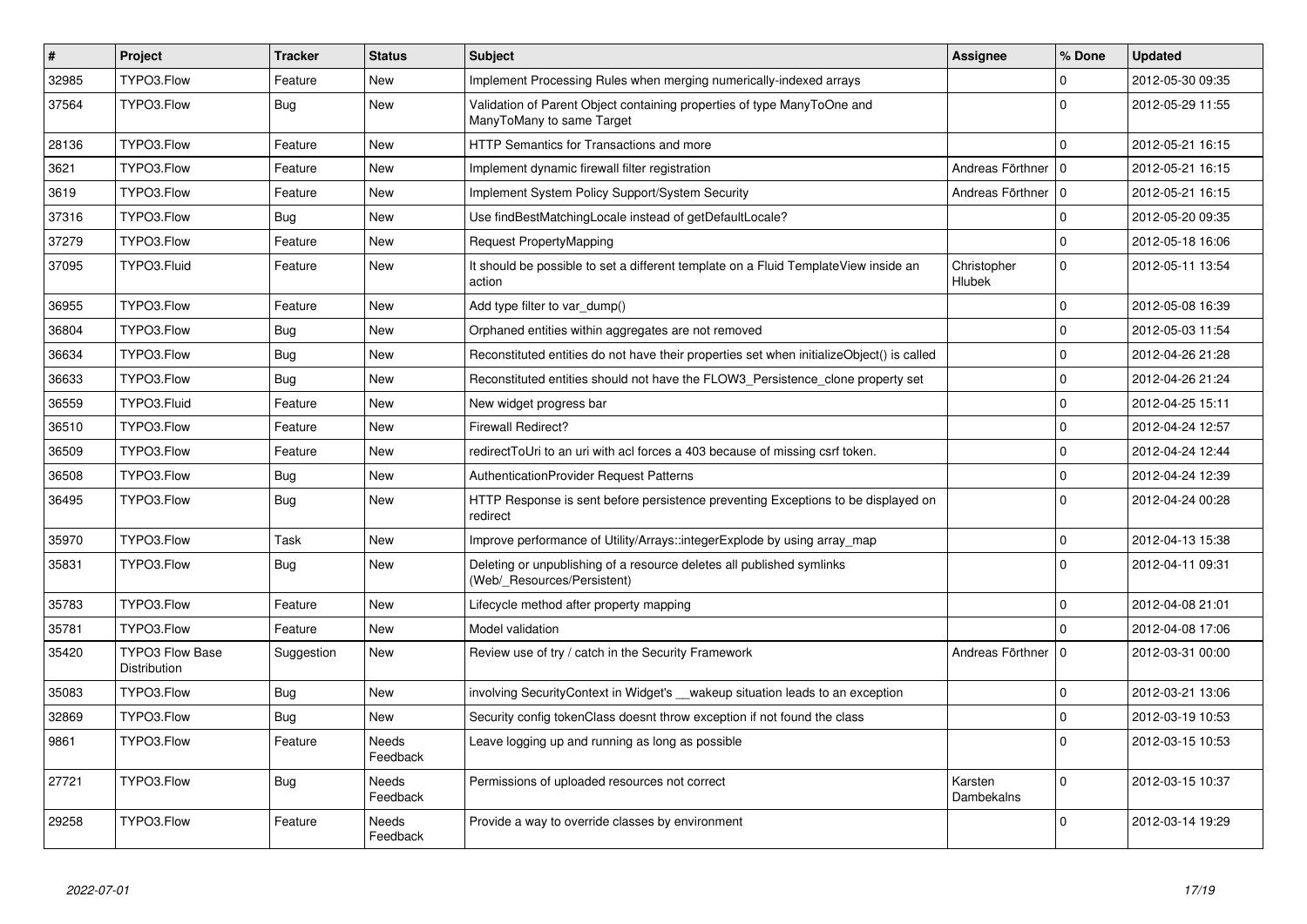| $\sharp$ | Project                                | <b>Tracker</b> | <b>Status</b>            | <b>Subject</b>                                                                     | Assignee              | % Done      | <b>Updated</b>   |
|----------|----------------------------------------|----------------|--------------------------|------------------------------------------------------------------------------------|-----------------------|-------------|------------------|
| 31484    | TYPO3.Flow                             | Feature        | Needs<br>Feedback        | possibility to modify inner workings of proxy class builder                        |                       | ŋ           | 2012-03-14 18:10 |
| 28319    | TYPO3.Flow                             | Bug            | Needs<br>Feedback        | Access denied will be logged at the wrong location in nested calls                 |                       | $\Omega$    | 2012-03-14 14:52 |
| 28074    | TYPO3.Flow                             | Feature        | Needs<br>Feedback        | Provide a shell script that installs Phoenix or FLOW3 from git                     | Markus Bucher         | $\mathbf 0$ | 2012-03-14 14:49 |
| 27379    | TYPO3.Flow                             | Bug            | <b>Needs</b><br>Feedback | add check to clear the database at tearDown in testing                             |                       | $\Omega$    | 2012-03-14 14:41 |
| 11039    | TYPO3.Flow                             | Bug            | Needs<br>Feedback        | Static object container injects properties to result of factory object             |                       | $\Omega$    | 2012-03-14 13:41 |
| 34816    | TYPO3.Flow                             | Feature        | New                      | Long text encryption                                                               |                       | 0           | 2012-03-14 08:33 |
| 27607    | TYPO3.Fluid                            | Bug            | New                      | Make Fluid comparisons work when first element is STRING, second is NULL.          |                       | $\Omega$    | 2012-03-12 19:18 |
| 8989     | TYPO3.Fluid                            | Feature        | Needs<br>Feedback        | Search path for fluid template files                                               |                       | $\Omega$    | 2012-03-12 18:10 |
| 33024    | TYPO3.Flow                             | Bug            | Accepted                 | Exception when validating a float in a Model with the Number validator             | Karsten<br>Dambekalns | $\mathbf 0$ | 2012-03-07 22:08 |
| 33049    | TYPO3.Flow                             | Feature        | New                      | Allow configuration of context without environment variable (needed for IIS)       |                       | $\mathbf 0$ | 2012-03-07 20:51 |
| 34309    | TYPO3.Fluid                            | Task           | New                      | Unknown ViewHelpers cause exception - should be handled more graceful              |                       | $\Omega$    | 2012-03-07 18:40 |
| 33078    | TYPO3.Flow                             | Bug            | New                      | No Redirect to Login                                                               |                       | $\mathbf 0$ | 2012-03-07 17:45 |
| 32574    | TYPO3.Flow                             | Bug            | Accepted                 | FLOW3 enters fork bombs when using cgi-fcgi vs cli                                 | Karsten<br>Dambekalns | $\Omega$    | 2012-03-07 17:21 |
| 8491     | TYPO3.Fluid                            | Task           | Needs<br>Feedback        | link.action and uri.action differ in absolute argument                             | Karsten<br>Dambekalns | $\Omega$    | 2012-03-07 17:05 |
| 33308    | <b>TYPO3 Flow Base</b><br>Distribution | Task           | New                      | General date and time handling rules                                               |                       | $\Omega$    | 2012-03-06 16:05 |
| 34404    | TYPO3.Flow                             | Bug            | New                      | JsonView transformObject does not respect _descendAll configuration                |                       | $\mathbf 0$ | 2012-02-29 01:12 |
| 34133    | TYPO3.Flow                             | Feature        | New                      | RFC: Handle Semicolons in Path part of URIs as Scoped Path Parameters              |                       | 0           | 2012-02-21 15:17 |
| 33710    | TYPO3.Flow                             | Feature        | New                      | Configuration based on Domain                                                      |                       | $\Omega$    | 2012-02-06 16:08 |
| 32873    | TYPO3.Flow                             | Bug            | Accepted                 | Value changes for logged in account are not persisted due to session serialization | Karsten<br>Dambekalns | $\Omega$    | 2012-02-01 12:43 |
| 32035    | TYPO3.Fluid                            | Task           | New                      | Improve fluid error messages                                                       |                       | $\Omega$    | 2012-01-27 15:59 |
| 33465    | TYPO3.Flow                             | Bug            | New                      | Some vital commands to recover the system fail when recovery is needed             |                       | 0           | 2012-01-26 15:51 |
| 33293    | TYPO3.Flow                             | Bug            | New                      | Injection to private variable results in injection of the the wrong class          |                       | 0           | 2012-01-18 16:41 |
| 33018    | TYPO3.Flow                             | Feature        | New                      | Translator should support override of labels from other packages                   |                       | 0           | 2012-01-06 13:05 |
| 9313     | TYPO3.Flow                             | Feature        | New                      | Support for currencies                                                             |                       | 0           | 2011-12-15 17:44 |
| 8464     | TYPO3.Flow                             | Feature        | New                      | Write settings using the ConfigurationManager                                      |                       | $\mathbf 0$ | 2011-12-15 17:06 |
| 32294    | TYPO3.Flow                             | Feature        | New                      | Lazy initialization of loggers                                                     |                       | $\mathbf 0$ | 2011-12-05 10:29 |